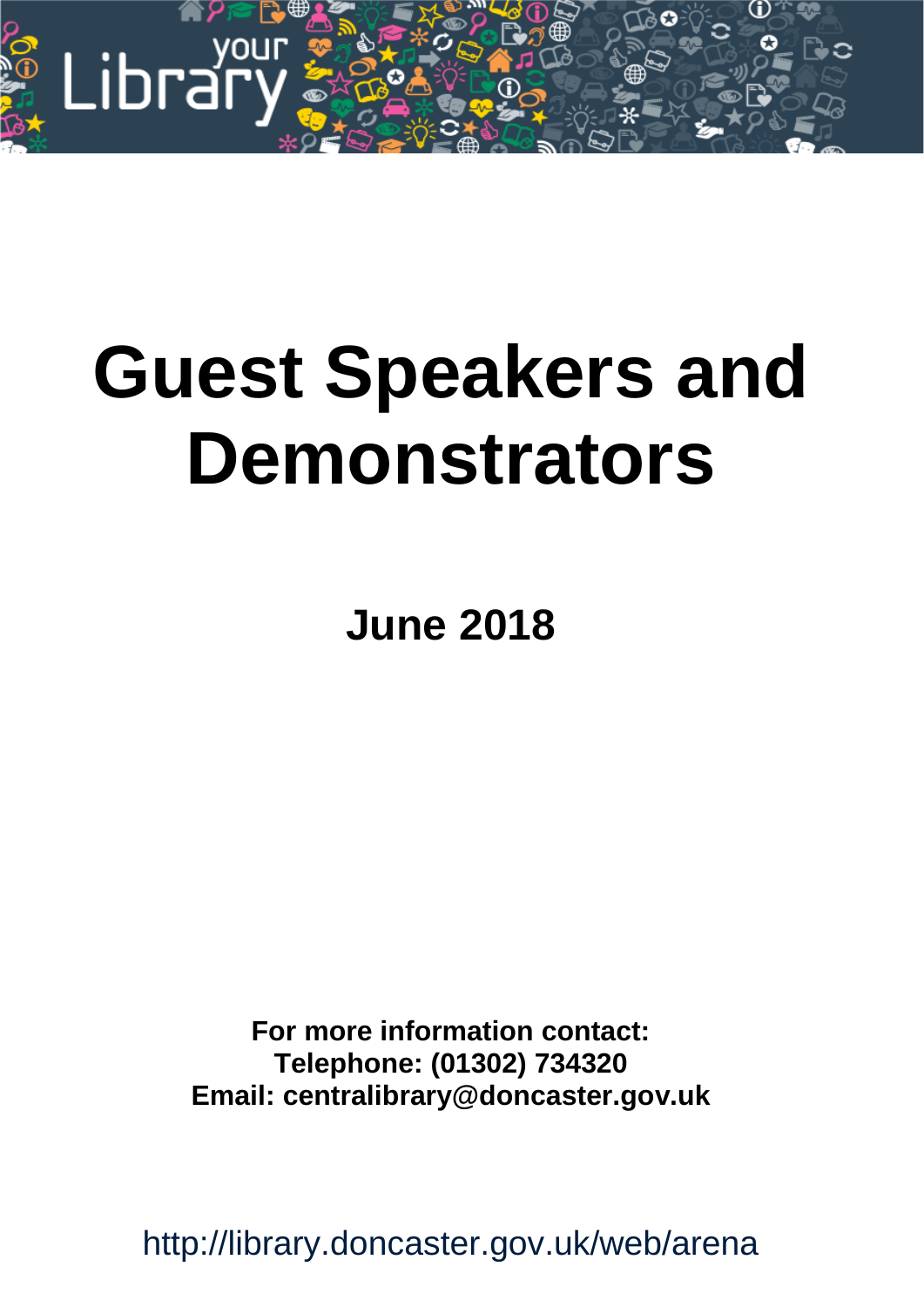# **List of Speakers**

### **How to use this booklet:**

уоиг

This list contains details of speakers and demonstrators who have provided information about their talks to Doncaster Council's Library and Information Services. It is arranged alphabetically by subject as listed below. Speakers may appear under more than one heading where their talks cover a range of subjects.

#### **Contents:**

Animals & Wildlife

Libra

- Arts & Crafts
- Buildings & Landscapes
- Charity & Fundraising
- Conservation & **Environment**
- Customs
- Entertainment & Humour
- Family History
- Fashion
- Food & Cookery
- Gardening & Horticulture
- Graphology
- Health & Wellbeing
- History
- Hobbies
- Literature & Linguistics
- Local History
- Memories & Reminiscence
- Miscellaneous
- Music
- Natural History
- Novel Writing
- Ornithology
- Spirituality
- Sport
- Storytelling
- Transport
- Travel

#### **Keep us informed:**

Please help us to keep this list up to date by letting us know of any additions or amendments to the information we have by contacting us at the address below.

Whilst every effort has been made to ensure that the information contained is accurate, Doncaster Council cannot accept any responsibility in respect of any error or omission, which may have occurred.

#### **For more information contact:**

Write to: Doncaster Council, Central Library, Waterdale, Doncaster, DN1 3JE

Telephone: 01302 734320

Email: [centrallibrary@doncaster.gov.uk](mailto:centrallibrary@doncaster.gov.uk) Follow Doncaster Libraries on Twitter: @doncasterlib

Find on Facebook: Doncaster Libraries

# http://library.doncaster.gov.uk/web/arena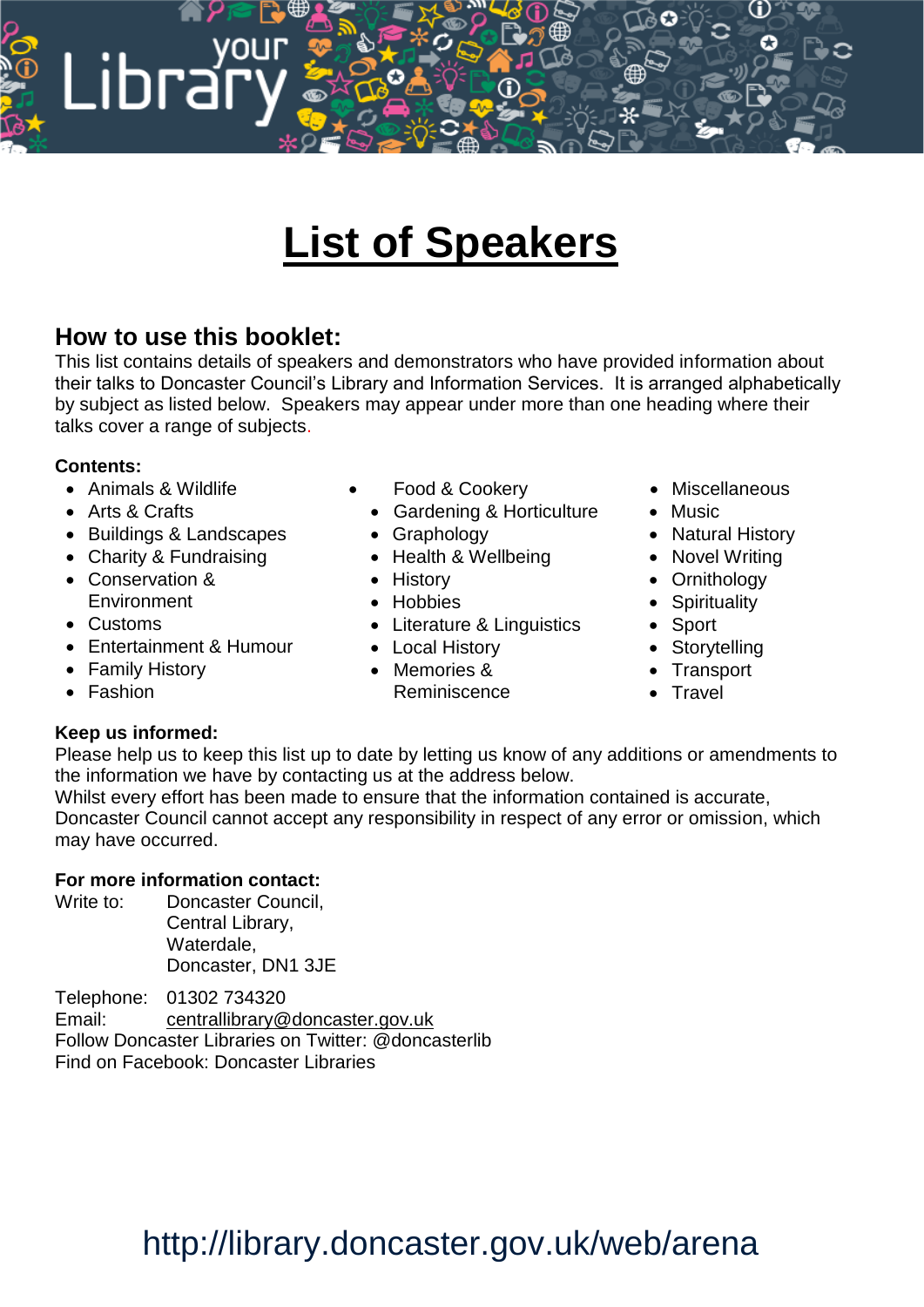#### **ANIMALS & WILDLIFE**

#### **Speaker/Demonstrator**

Mr Alan Beadle **Telephone:** 01482 709334 Hull East Yorkshire HU9 3JQ

**Subject of Talk/Demonstration**

*"*Tales of the Unexpected" Cat stories from Hull and Beyond

**Special Requirements:** Table for projector and laptop **Distance prepared to travel:** 50 miles **Fees/Expenses:** £35 plus travel expenses

#### **Speaker/Demonstrator:**

**Doncaster** DN11 9BH

Mrs Sue Clifton **Telephone:** 01302 854956 West Lodge **Email:** [sue.cl@waitrose.com](mailto:sue.cl@waitrose.com) Wadworth Hall Lane **Website:** www.rspb.uk/groups/doncaster Wadworth **Mobile:** 07510192522

Email: [alanwbeadle@hotmail.co.uk](mailto:alanwbeadle@hotmail.co.uk)

#### **Subject of Talk/Demonstration:**

"The Birds in your Garden".

**Special Requirements:** Table for projector **Distance prepared to travel:** 30 miles **Fees/Expenses:** Donation split between the RSPB and Noor Ministries, typically £35 - £45 depending on size of group.Negotiable for very small or poorly funded groups.

#### **ARTS & CRAFTS**

#### **Speaker/Demonstrator:**

Keith Arrowsmith S41 7AY

24A Rhodes Avenue **Mobile:** 07891 485797 Chesterfield **Email:** keitharrowsmith99@googlemail.com

#### **Subject of Talk/Demonstration:**

"A History of Drawing and Painting". A light hearted presentation with demonstration, interaction & participation, with amusing anecdotes as a practicing artist, with a fun drawing session to finish..

"Women in Art".Suitable more for ladies

"Those Naughty Victorians" An enlightening review of the 19th century art in England, more suitable for male fellowship groups.

**Special Requirements:**Table, projector, paper and pencils. **Distance prepared to travel:**

**Fees/Expenses:** £40.00 plus £5.00 expenses (approx).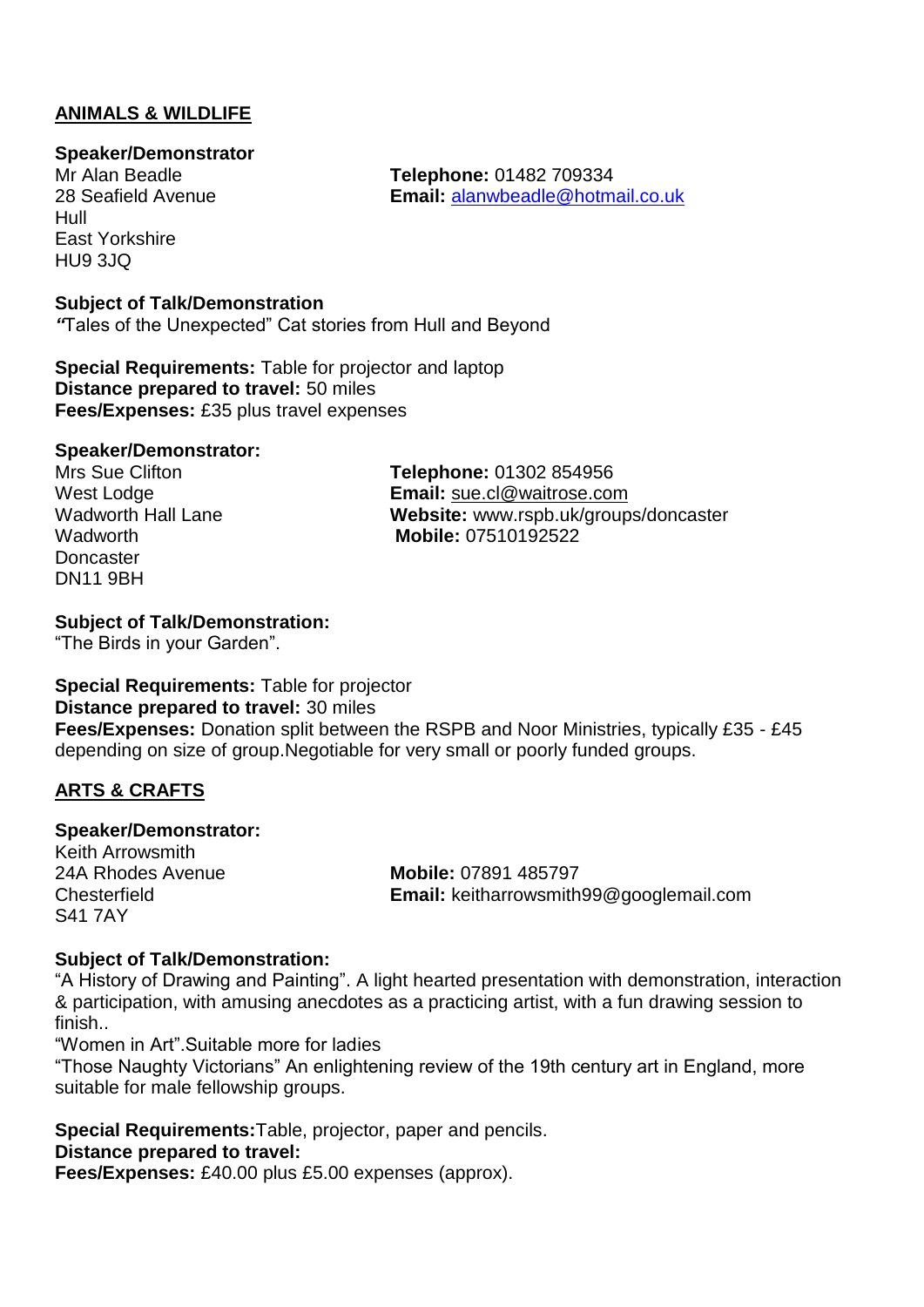#### **ARTS & CRAFTS continued**

#### **Speaker/Demonstrator:**

**Doncaster** DN11 9BH

Mrs Sue Clifton **Telephone:** 01302 854956 West Lodge **Email:** [sue.cl@waitrose.com](mailto:sue.cl@waitrose.com) Website: www.rspb.uk/groups/doncaster Wadworth **Mobile:** 07510192522

#### **Subject of Talk/Demonstration:**

"Stitching up the Family". An embroidered wall hanging with family stories and social history. Power point and slides.

**Special Requirements:** Table for projector **Distance prepared to travel:** 30 miles **Fees/Expenses:** Donation split between the RSPB and Noor Ministries, typically £35 - £45 depending on size of group. Negotiable for very small or poorly funded groups.

#### **Speaker/Demonstrator**

Hooton Roberts Rotherham S65 4PF

Mrs Pat Eames<br>
9 Doncaster Road **Southern Email:** butterfliesiewel@hothern Processes Email: [butterfliesjewel@hotmail.co.uk](mailto:butterfliesjewel@hotmail.co.uk)

#### **Subject of Talk/Demonstration:**

"Insight into Jewellery''. Talk about history and diversity of jewellery and materials used in its production.

**Special Requirements:** 6ft table to display jewellery (items available to buy) **Distance prepared to travel:** 20 miles Fees/Expenses: £30.00 plus travel expenses

#### **Speaker/Demonstrator:**

**Cantley Doncaster** DN4 6HX

Shan Chen Handley **Telephone:** 01302 533378 18 Epsom Road **Email:** [shan4@btopenworld.com](mailto:shan4@btopenworld.com)

**Subject of Talk/Demonstration:** "Chinese Handcrafts"

**Special Requirements:** None **Distance prepared to travel:** 20 Miles **Fees/Expenses:** £30.00 per hour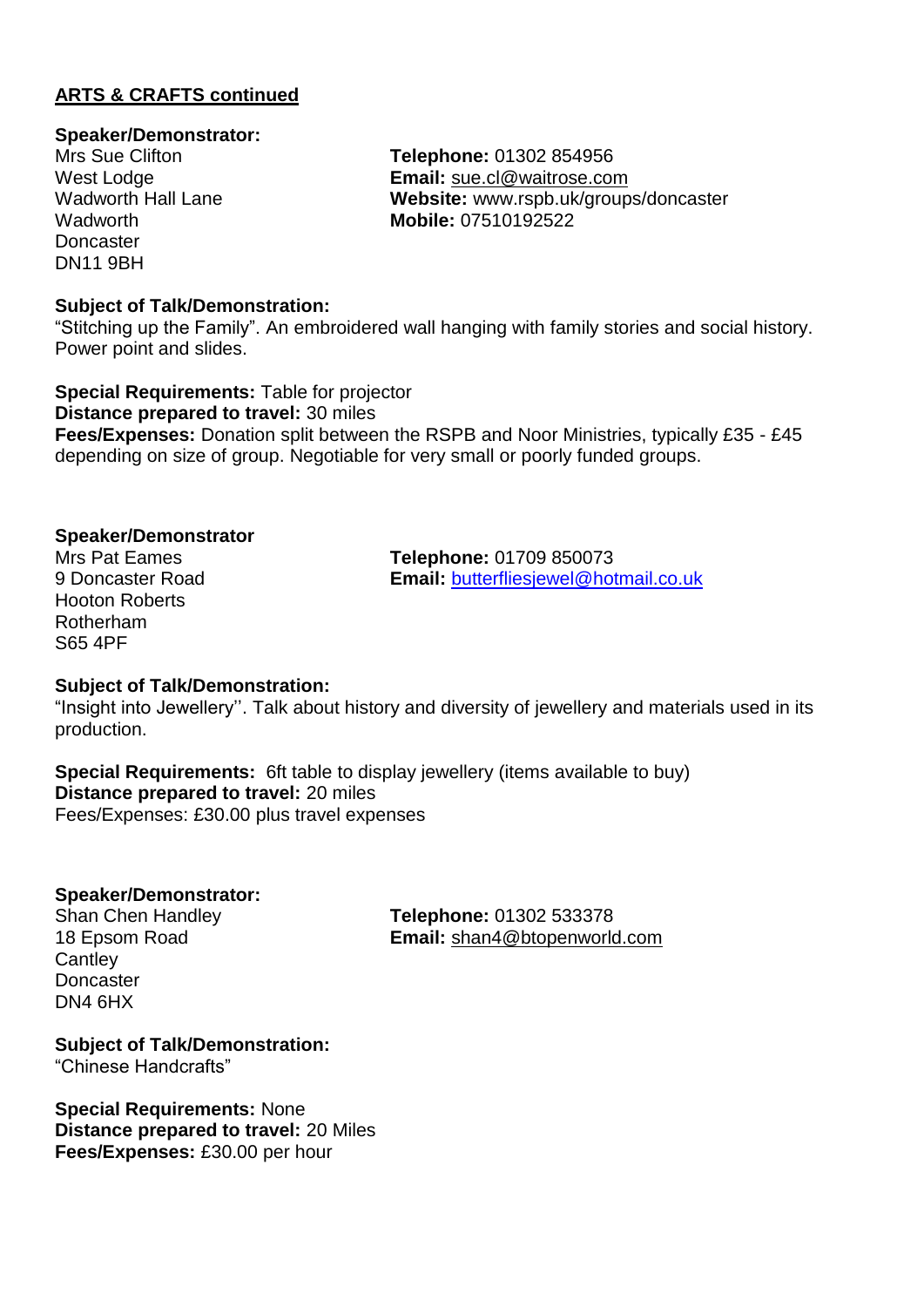#### **ARTS & CRAFTS continued**

#### **Speaker/Demonstrator:**

**Doncaster** DN2 4AW

Mrs Pauline Venables **Telephone:** 07873392794<br>16 Axholme Road **Telephone:** 07873392794 Email:paulinevenables@blueyonder.co.uk

#### **Subject of Talk/Demonstration:**

"Enamelled Jewellery", "Puppetry shadow show model theatre"- demonstration and talk.

**Special Requirements:** 2 Tables and Socket **Distance prepared to travel:** 10 miles **Fees/Expenses:** £40 plus expenses (£5-£10)

#### **Speaker/Demonstrator:**

Pinxton Nottingham NG16 6PJ

Mr Martin Wright **Telephone:** 01332 861308 8 York Terrace **Email:** [martindwright@tiscali.co.uk](mailto:martindwright@tiscali.co.uk)

#### **Subject of Talk/Demonstration:**

"How to Illustrate Children's Books". Interactive talk and demonstration.

**Special Requirements:** Flipchart and for the group pad leaning boards, pencils. **Distance prepared to travel:** 60 miles (Needs to be accessible on public transport) **Fees/Expenses:** £40.00 plus travel expenses.

#### **BUILDINGS & LANDSCAPE**

#### **Speaker/Demonstrator:**

**Worrall Sheffield** S35 0AR

Mr Ray Battye **Telephone:** 0114 2864418 78 Towngate Road **Email:** [raybats@aol.com](mailto:raybats@aol.com)

#### **Subject of Talk/Demonstration: "**Church Buildings in South Yorkshire" *(See also Literature, History and Local History sections)*

**Special Requirements:** Table **Distance prepared to travel:** Within South Yorkshire **Fees/Expenses:** £45.00 plus travel expenses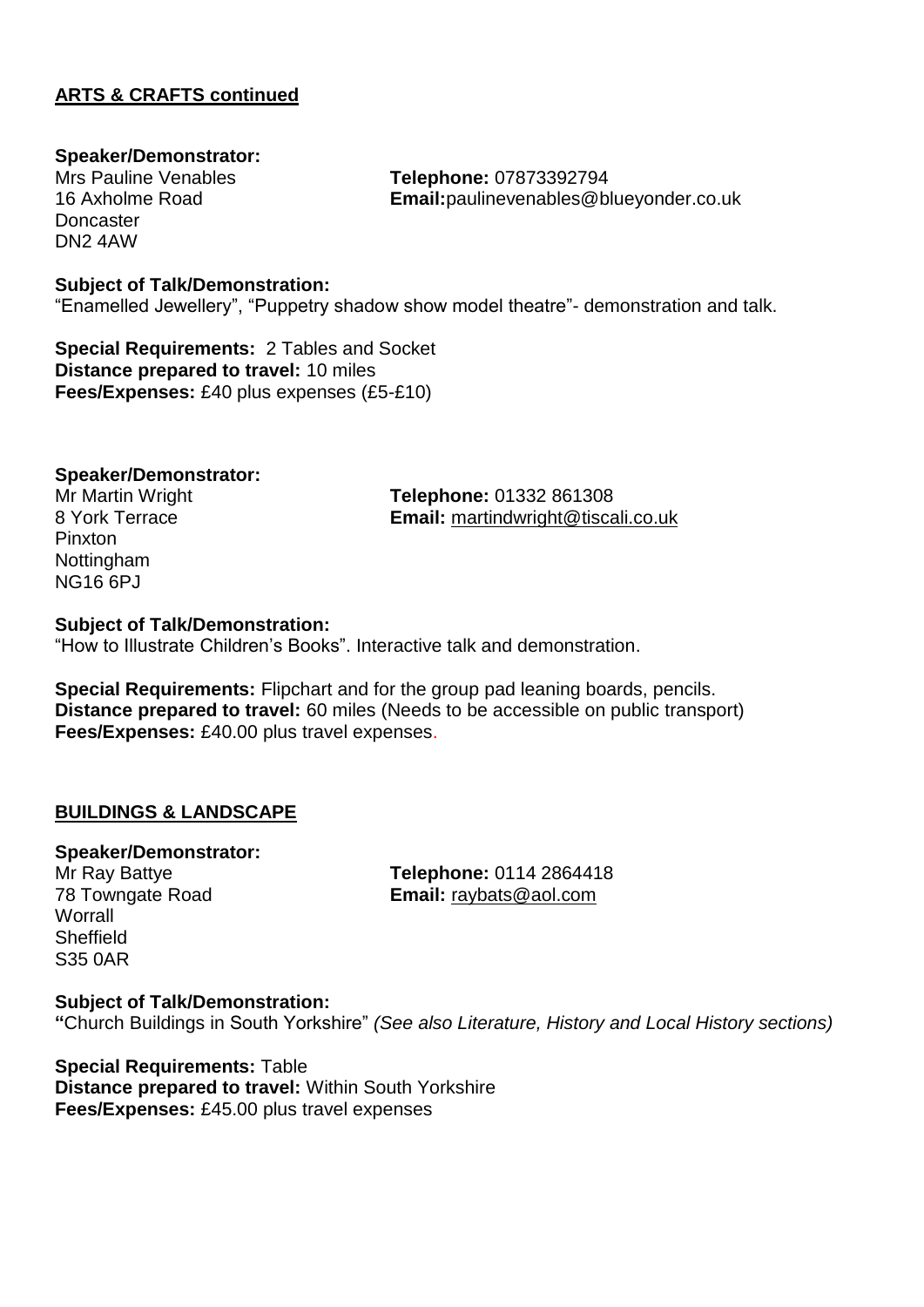#### **BUILDINGS & LANDSCAPE continued**

#### **Speaker/Demonstrator:**

**Sheffield** S5 6WJ

Mr Mike Higginbottom **Telephone:** 0114 2420951 (07946650672) 63 Vivian Road **Email:** [mike@mikehigginbottominterestingtimestours.co.uk](mailto:mike@mikehigginbottominterestingtimestours.co.uk)

#### **Subject of Talk/Demonstration:**

"The Big Apple: the architecture of New York City", "Windy City: the architecture of Chicago", "St Pancras Station & Hotel", "Fun Palaces: the history and architecture of the entertainment industry", "Dream Palaces: an introduction to cinema architecture", "Beside the seaside: the architecture of seaside resorts", "Blackpool's seaside architecture", "Yorkshire's seaside architecture", "Next to Godliness: the architecture and decoration of Victorian sanitation", "Victorian Cemeteries", "Victorian Sewerage", "English country houses: not quite what they seem".

**Special Requirements:** Screen, Table **Distance prepared to travel:** South Yorkshire Area **Fees/Expenses:** Negotiable

#### **Speaker/Demonstrator:**

**Tickhill Doncaster** DN11 9QB

Mr John Hoare **Telephone:** 01302 752787 72 Lancaster Crescent **Email:** [kyloe@jhoare.plus.com](mailto:kyloe@jhoare.plus.com)

#### **Subject of Talk/Demonstration:**

"Acorn to Oak, a Short History of the National Trust", "A National Trust Alphabet", "Parks and Gardens", "Days out with the National Trust", "900 years of Nostell Priory", "Inland Waterways", "Glory of the English Parish Church", "Saving our Heritage", "The Parish Church in the Middle Ages", "The Parish Church from the Reformation to the 20<sup>th</sup> Century" "The Peak District", "Lands End to Lindisfarne", "England from the Road", "A visit to London", "Introduction to Industrial Archaeology" *(See also Conservation and Travel sections)*

**Special Requirements:** Blank wall/screen to project onto and table or stand if using slides. **Distance prepared to travel: Fees/Expenses:** Donation.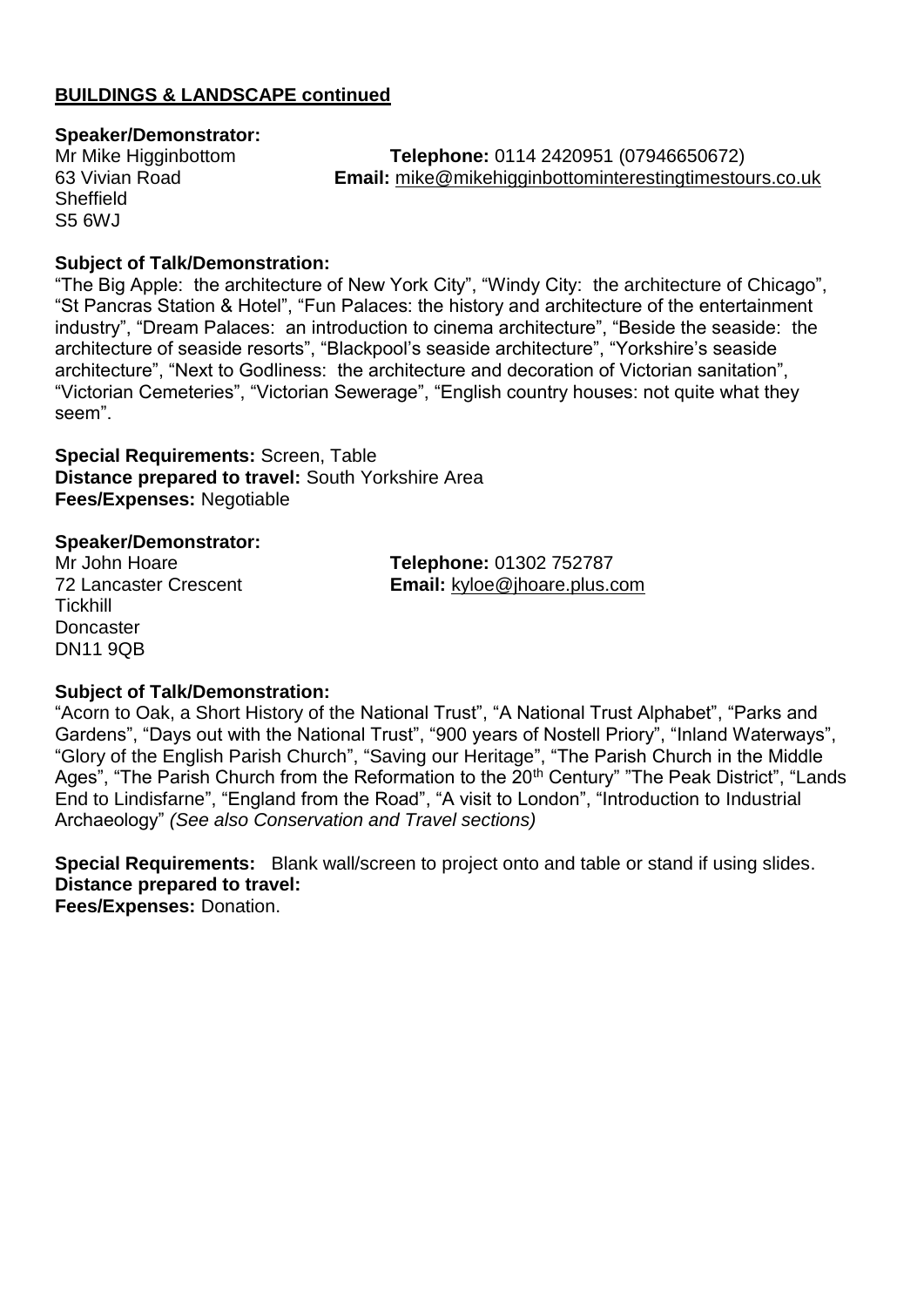#### **BUILDING AND LANDSCAPE continued:**

**Speaker/Demonstrator:** 12 North Promenade Withernsea East YorkshireHU19 2DP

Mr G H Holmes **Telephone:** 01964 615258 St Elphin **Email:** [godfrey.holmes@btinternet.com](mailto:godfrey.holmes@btinternet.com)

#### **Subject of Talk/Demonstration:**

"Church Architecture" **Special Requirements:** High table and extension lead. **Distance prepared to travel:** Public transport from Doncaster Railway Station **Fees/Expenses:** Donation to Pathways

#### **Speaker/Demonstrator:**

2 Westbank Close **Fax: 01246 418893** Coal Aston **Dronfield** S18 3DE

Keith & Shirley Thomas **Telephone: 01246418893**

#### **Subject of Talk/Demonstration:**

"Gardens of Yorkshire", "Gardens of Cornwall", "Gardens of Wales", "Houses and Gardens" – including Chatsworth House and Bolsover Castle. (See also Miscellaneous Section)

**Special Requirements:** Table **Distance prepared to travel:** 30 miles (Daytime talks only) **Fees/Expenses:** £35.00 plus travel expenses (fee goes to charity)

#### **CHARITY & FUNDRAISING**

**Speaker/Demonstrator:** Nottingham NG15 0EA

Guide Dogs **Telephone:** 0845 372 7424 6 Innovate Mews **Web Site:** [www.guidedogs.org.uk](http://www.guidedogs.org.uk/) Sherwood Park **Email:** nottingham@ guidedogs.org.uk

**Subject of Talk/Demonstration:** Speakers will discuss many factors including: The importance of guide dogs, what guide dogs do, the life of a guide dog and share their personal experiences in how the guide dogs helped them.

**Special Requirements:** Speakers will discuss any special requirements with the point of contact when making arrangements

**Distance prepared to travel:** South Yorkshire, Nottinghamshire and Derbyshire **Fees/Expenses:** Donations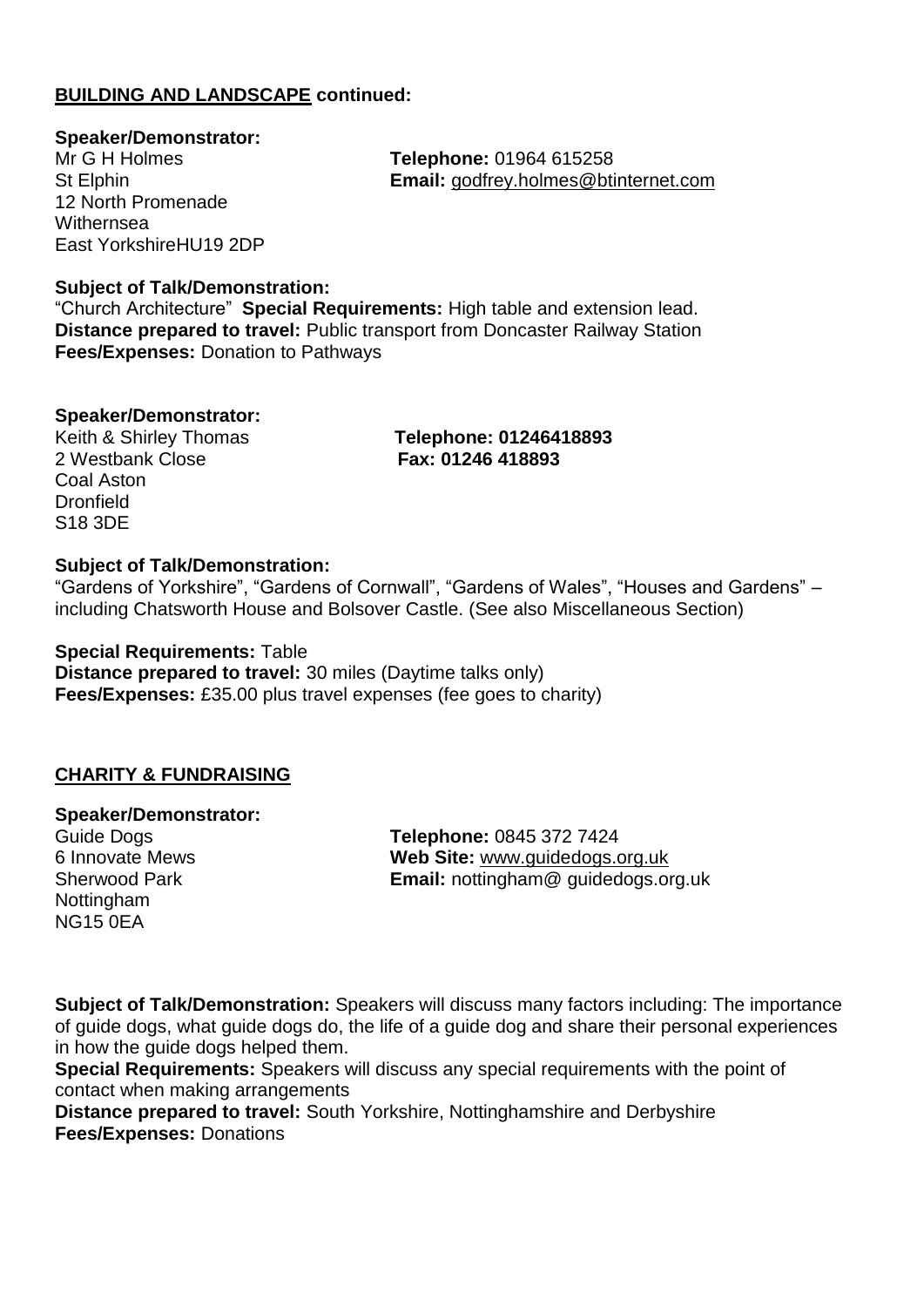#### **CHARITY & FUNDRAISING continued:**

#### **Speaker/Demonstrator:**

**Doncaster** DN4 6ND

Brian Downes **Telephone:** 01302 539878 16 Cantley Lane **Email:** [bdownes@btinternet.com](mailto:bdownes@btinternet.com) Bessacarr **Website:** www.remap.org.uk

#### **Subject of Talk/Demonstration:**

"Engineering for the Disabled" REMAP. Talk with slides showing the equipment that is made for disabled people.

**Special Requirements:** Table **Distance prepared to travel:** 10 miles **Fees/Expenses:** £40

#### **Speaker/Demonstrator:**

York Road Old Scawthorpe **Doncaster** DN5 7UN

Eileen Harrington **Telephone:** 01302 723322 Stone House **Email:** [eileenharrington@talktalk.net](mailto:eileenharrington@talktalk.net)

**Subject of Talk/Demonstration:** Dementia. Information on Dementia and local charity DonMentia which helps Doncaster people affected by dementia

#### **Speaker/Demonstrator:**

Sally Baker Bluebell Wood Childrens Hospice **Telephone:** 01909 517364 Tankersley **Website:**www.bluebellwood.org **Barnsley** S75 3AZ

Cramfit Road **Email:** sally.baker@bluebellwood.org

#### **Subject of Talk/Demonstration:**

Our volunteers will attend and talk about the work of the hospice , relate family stories and share information about the services offered. Are able to provide a small merchandise pack to sell on the day

**Special Requirements:** none **Distance prepared to travel: Fees/expenses:** Donation to hospice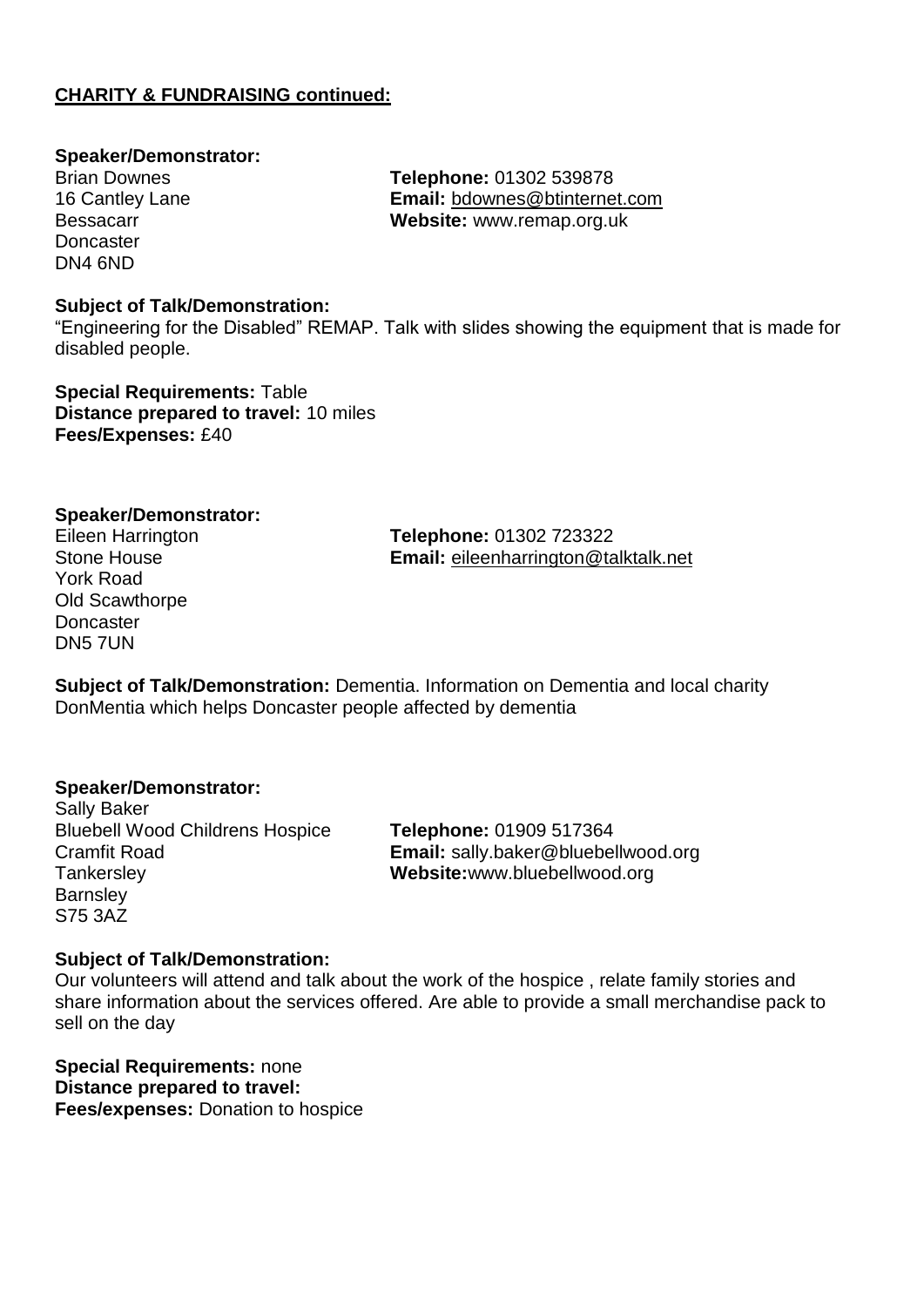#### **CONSERVATION & ENVIRONMENT**

#### **Speaker/Demonstrator:**

**Doncaster** DN11 9BH

Mrs Sue Clifton **Telephone:** 01302 854956 West Lodge **Email:** [sue.cl@waitrose.com](mailto:sue.cl@waitrose.com) Wadworth Hall Lane **Website:** www.rspb.uk/groups/doncaster **Mobile: 07510192522** 

#### **Subject of Talk/Demonstration:**

The RSPB and the "The Birds in your Garden".

**Special Requirements:** Table for projector **Distance prepared to travel:** 30 miles **Fees/Expenses:** Donation split between the RSPB and Noor Ministries, typically £35-£45 depending on size of group. Negotiable for very small or poorly funded groups.

#### **Speaker/Demonstrator:**

Friends of the Peak District and CPRE South Yorkshire Julie Gough Marketing and Fundraising Co-ordinator Victoria Hall Sheffield **Web Site:** *www.friendsofthepeak.org.uk* S2 2SF **Email:** *julie@friendsofthepeak.org.uk*

37 Stafford Road **Telephone:** *01142792655*

#### **Subject of Talk/Demonstration:**

The history and work of the Friends of the Peak District

**Special Requirements:** table for projector, screen if available **Fees/Expenses:** £45.00 **Distance prepared to travel:** 40 miles (further for a larger group)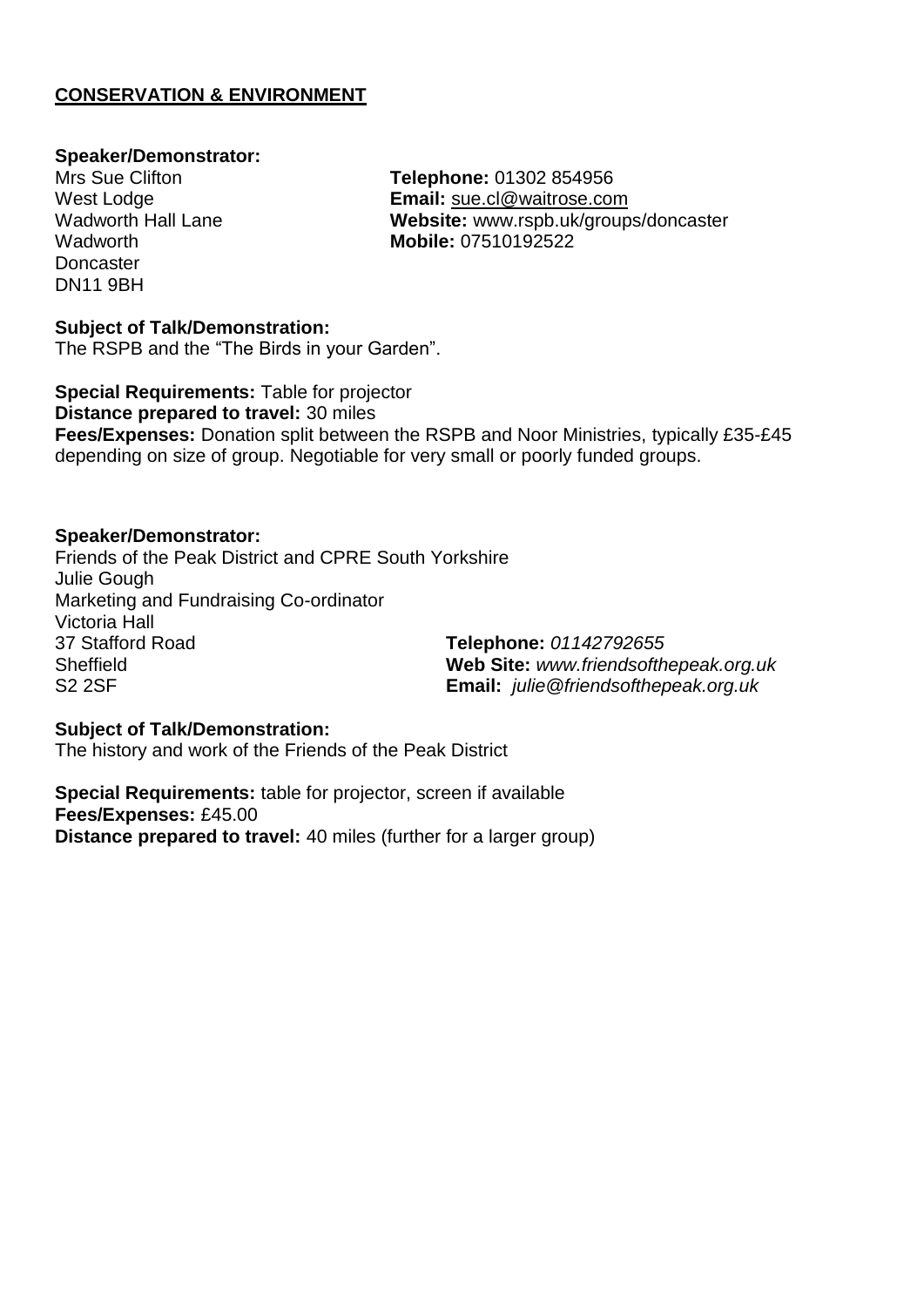#### **CONSERVATION & ENVIRONMENT continued:**

#### **Speaker/Demonstrator:**

**Tickhill Doncaster** DN11 9QB

Mr John Hoare **Telephone:** 01302 752787 72 Lancaster Crescent **Email:** [kyloe@jhoare.plus.com](mailto:kyloe@jhoare.plus.com)

#### **Subject of Talk/Demonstration:**

"Acorn to Oak, a short history of the National Trust" "A National Trust Alphabet" "Parks and Gardens" "Days out with the National Trust" "900 years of Nostell Priory" "Inland Waterways" "Glory of the English Parish Church" "Special Churches to visit" "Wild Flowers" "The Peak District" "Curiosities", "Introduction to Industrial Archaeology", "A Visit to London" *(See also Conservation and Travel sections)*

**Special Requirements:** Blank wall/screen to project onto and table or stand if using slides **Distance prepared to travel: Fees/Expenses:** Donations

#### **CUSTOMS**

#### **Speaker/Demonstrator:**

**Sheffield** S11 9SP

Mr Patrick Harding **Telephone:** 0114 2363998 **Email:** [patrickharding@hotmail.co.uk](mailto:patrickharding@hotmail.co.uk)

#### **Subject of Talk/Demonstration:** "Christmas and its Customs", "Easter" *(See also Horticulture Section)*

**Special Requirements:** Table for projector **Distance prepared to travel:** 50 Miles **Fees/Expenses:** 80.00 plus travel expenses

#### **ENTERTAINMENT & HUMOUR**

#### **Speaker/Demonstrator:**

**Sheffield** S5 6WJ

Mr Mike Higginbottom **Telephone:** 0114 2420951 (07946650672) 63 Vivian Road **Email:** [mike@mikehigginbottominterestingtimestours.co.uk](mailto:mike@mikehigginbottominterestingtimestours.co.uk)

#### **Subject of Talk/Demonstration:**

"Fun Palaces: the history and architecture of the entertainment industry", "Dream Palaces: an introduction to cinema architecture".

**Special Requirements:** Screen, Table **Distance prepared to travel:** South Yorkshire Area **Fees/Expenses:** Negotiable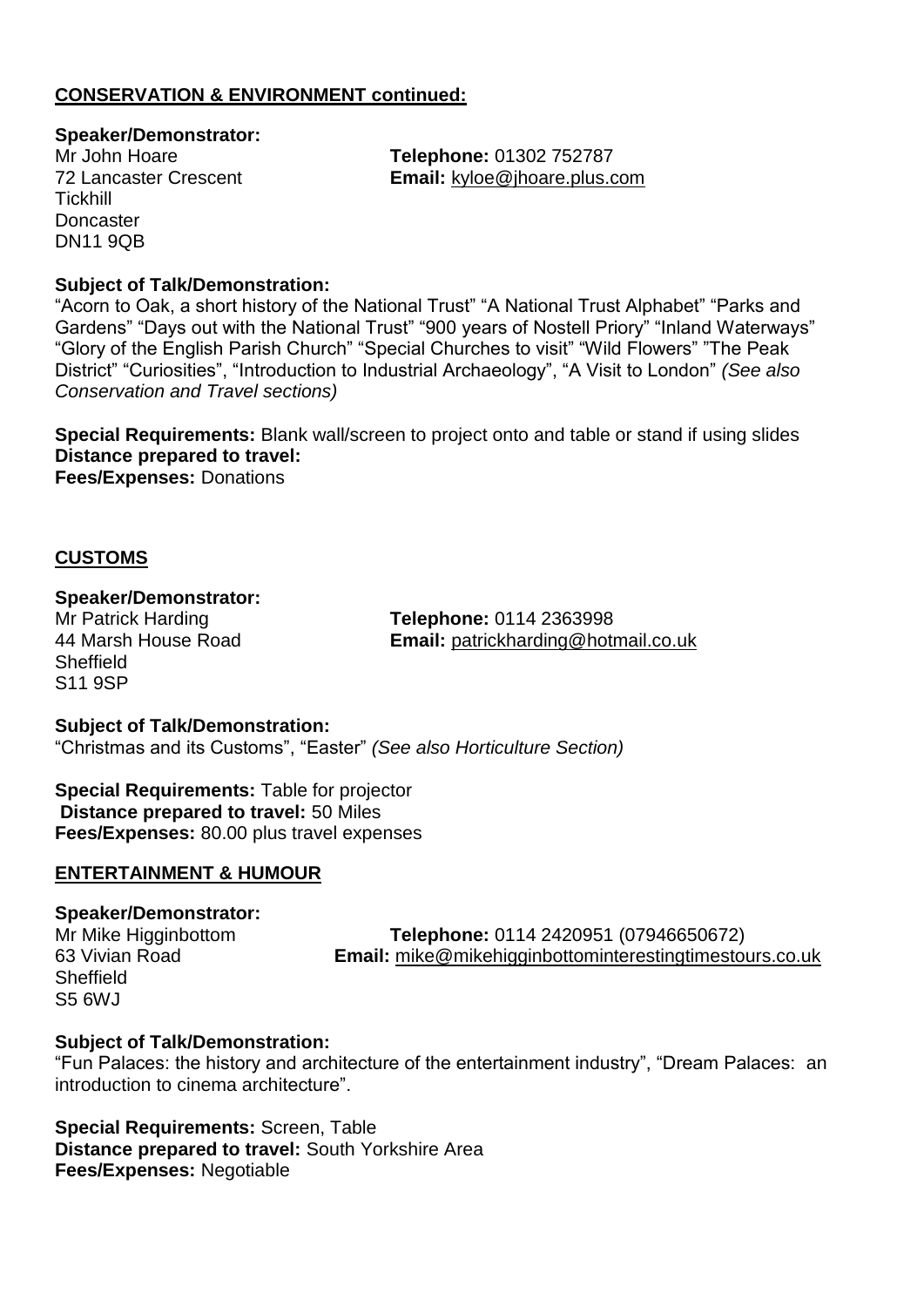#### **ENTERTAINMENT & HUMOUR continued:**

#### **Speaker/Demonstrator:**

**Sheffield** S11 7RF

Mr Gerry Kersey **Telephone:** 0114 2301517 89 Trap Lane **Email:**gerrykersey@hotmail.co.uk

#### **Subject of Talk/Demonstration:**

"45 Years in Broadcasting", "Making People Laugh", "Things that go Bump in Radio", "Radio encounters with Celebrity".

**Special Requirements:** Table **Distance prepared to travel**: South Yorkshire/N Midlands **Fees/Expenses:** £35.00 plus £10.00 travel expenses

#### **Speaker/Demonstrator:**

**Bennetthorpe Doncaster** DN2 6BX

Anthony Lister **Telephone:**01302 344865 (07762848501) 31 Manor Drive **Email**: [the\\_listers@blueyonder.co.uk](mailto:the_listers@blueyonder.co.uk)

#### **Subject of Talk/Demonstration**

**"**The George Formby Story": The story of George Formby's life illustrated with ten songs played on the ukulele with backing tracks

#### **Special Requirements:** two tables

**Distance prepared to travel**: up to 30 miles **Fees/Expenses**:£50 plus petrol expenses if over 20 miles

#### **Speaker /Demonstrator:**

**Tamworth Staffordshire** B77 4ND

Mr Anthony Poulton-Smith **Telephone:** 01827 735832 31 Juniper **Email:** anthony\_poulton\_smith@hotmail.com Amington **Website:** www.poultonsmith.co.uk/talks

**Subject of Talk/Demonstration:** "humorous Etymologies"

**Special Requirements:** None **Distance Prepared to travel**: Anywhere **Fees/Expenses:** £75.00 negotiable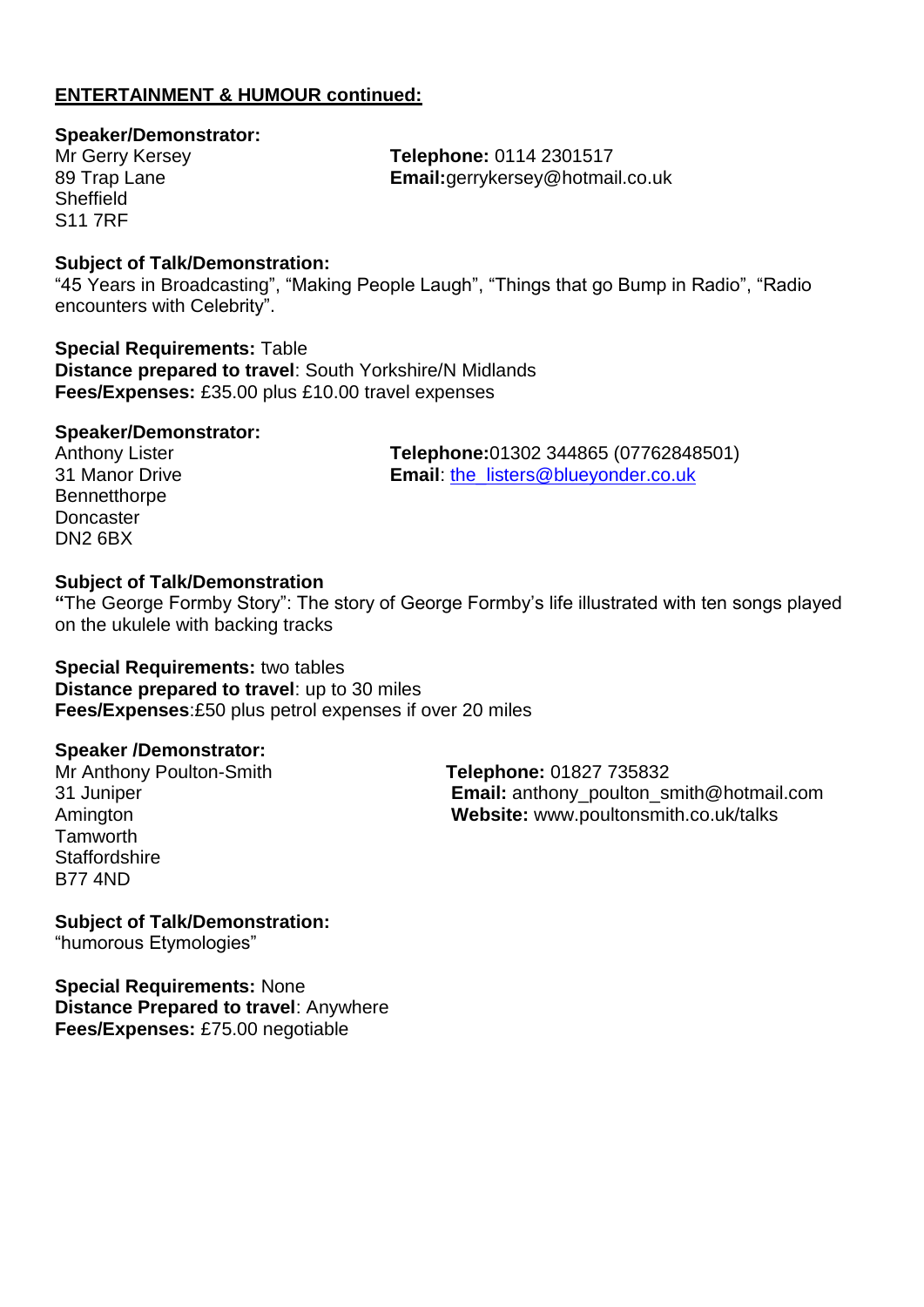#### **FAMILY HISTORY**

## **Speaker/Demonstrator:**

Bessacarr **Doncaster DN4 7.IN** 

**Telephone: 01302 535131** 123 Howden Close **Email:** [eb1940@talktalk.net](mailto:eb1940@talktalk.net)

#### **Subject of Talk/Demonstration:**

'Oh Brother What a Journey". A quest to find my  $\frac{1}{2}$  brother who I had never met. He went to Australia under a child migrant scheme before I was born in 1940. He grows up in Australia whilst I grew up in a South Yorkshire mining village. Will we ever meet?

**Special Requirements**: Table for projector, laptop and a screen or a large blank wall. **Distance prepared to travel**: 25 miles **Fees/Expenses**: £35 plus expenses

#### **Speaker/Demonstrator:**

S11 9RL

Hilary Hutson **Telephone:** 01142 258570 90 Bents Road **Email:** [h.hutson@paradiseregained.net](mailto:h.hutson@paradiseregained.net) Sheffield **Website:** [www.paradiseregained.net](http://www.paradiseregained.net/)

#### **Subject of Talk/Demonstration:**

Variety of talks on Family History – further details can be found on the website.

**Special Requirements:** Table, screen and extension lead **Distance prepared to travel:** Please discuss **Fees/Expenses:** Please discuss

#### **FASHION**

**Speaker/Demonstrator: Crosspool Sheffield** S10 5PF

Janet Stain **Telephone:** 0114 2302916 77 Den Bank Drive **Email:** don@donstain.com

#### **Subject of Talk/Demonstration:**

"Knickers – A Brief History", "Ladies Secrets", "Unmentionable Foundations", "Ration Book Fashion," "History of the wedding dress", "Dip your toe in" – History of the bathing costume.

**Special Requirements:** Large table **Distance prepared to travel:** No Limit **Fees/Expenses:** From £50.00 plus 30p per mile expenses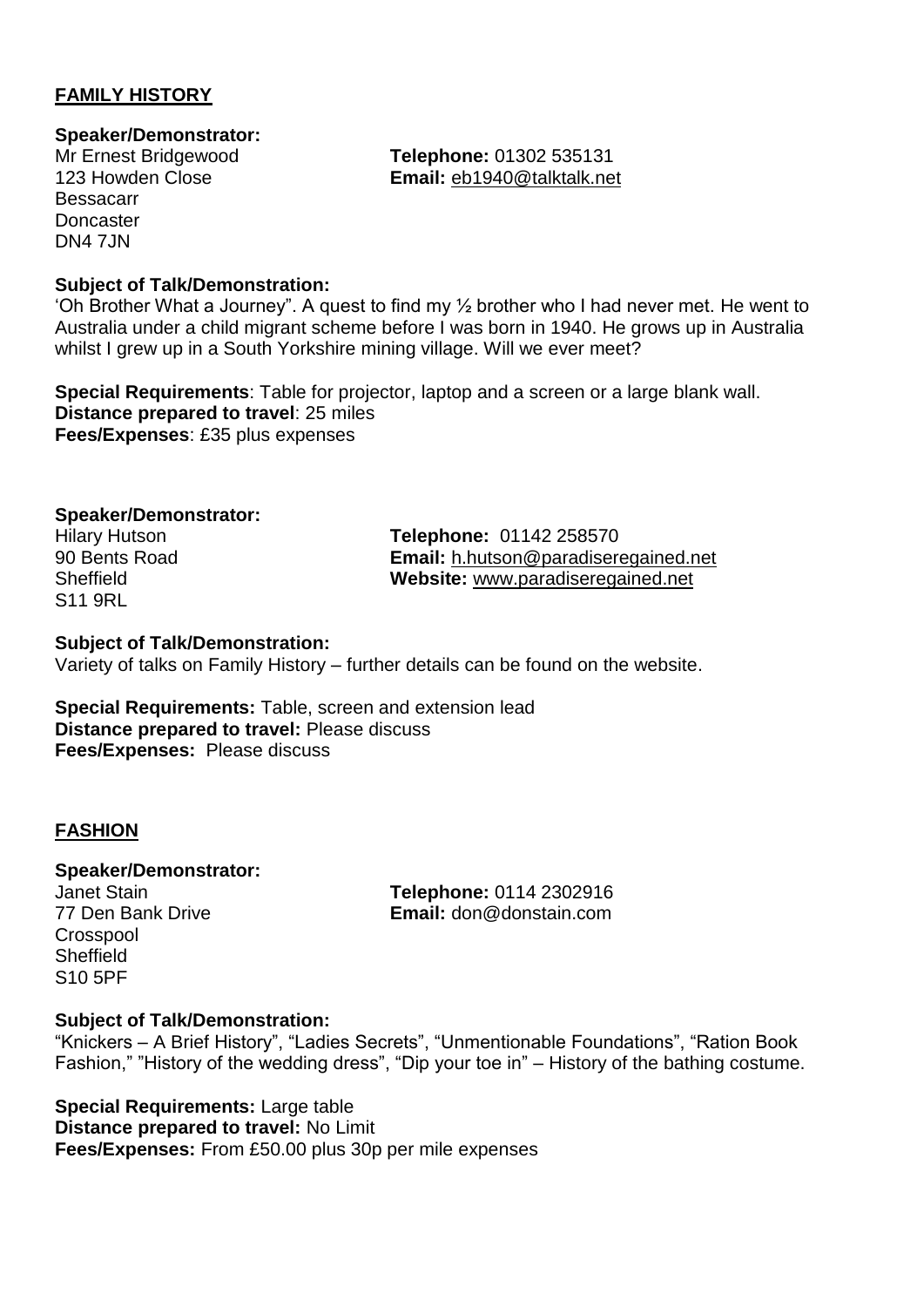#### **FASHION continued**

| <b>Speaker/Demonstrator:</b> | <b>Mobile: 07773027243</b> |
|------------------------------|----------------------------|
|                              |                            |

Sue Burton **Email:** [info@colourstyleanalysis.com](mailto:info@colourstyleanalysis.com)

#### **Subject of Talk/Demonstration:**

 Looking Good with Colour is a very entertaining and educational presentation presented by Sue Burton, an award-winning stylist & image consultant with over 25 years experience.The presentation (approx 1 hour) provides colourful exhibits, practical demonstrations and audience participation to show how to select clothing perfectly suited to individual colouring. See how easy it can be to create a colour co-ordinated wardrobe of clothes and accessories and how to create the maximum number of outfits to wear from a minimum amount of garments. The presentation is extremely popular and provides a taster of what to expect during a more in-depth studio consultation or by attending a Looking Good Colour Event. See video: <https://www.colourstyleanalysis.com/events/looking-good-colour-events>

**Special Requirements:** Speaker will discuss requirements with the point of contact when making arrangements

**Distance prepared to travel:** Yorkshire/ Nottinghamshire/ Derbyshire/Lincolnshire: All destinations: Virtual talk by ZOOM

**Fees/Expenses:** £70 plus travelling expenses/£40 by Zoom

**Subject of Talk/Demonstration:** Stylish Scarves & Sarongs Presented by Sue Burton an award-winning stylist & image consultant with over 25 years experience. This talk is very interactive with the group as ladies are encouraged to experiment with scarves and sarongs (which are provided if they don't bring their own). After the presentation (approx one hour) ladies are provided with a very detailed booklet (free of charge) illustrating many more interesting ways in which to style their scarves and sarongs. More details: <https://www.colourstyleanalysis.com/events/talks-and-demonstrations>

**Special Requirements**: Speaker will discuss requirements with the point of contact when making arrangements

**Distance prepared to travel:** Yorkshire/ Nottinghamshire/ Derbyshire/Lincolnshire: All destinations: Virtual talk by ZOOM

**Fees/Expenses:** £70 plus travelling expenses/£40 by Zoom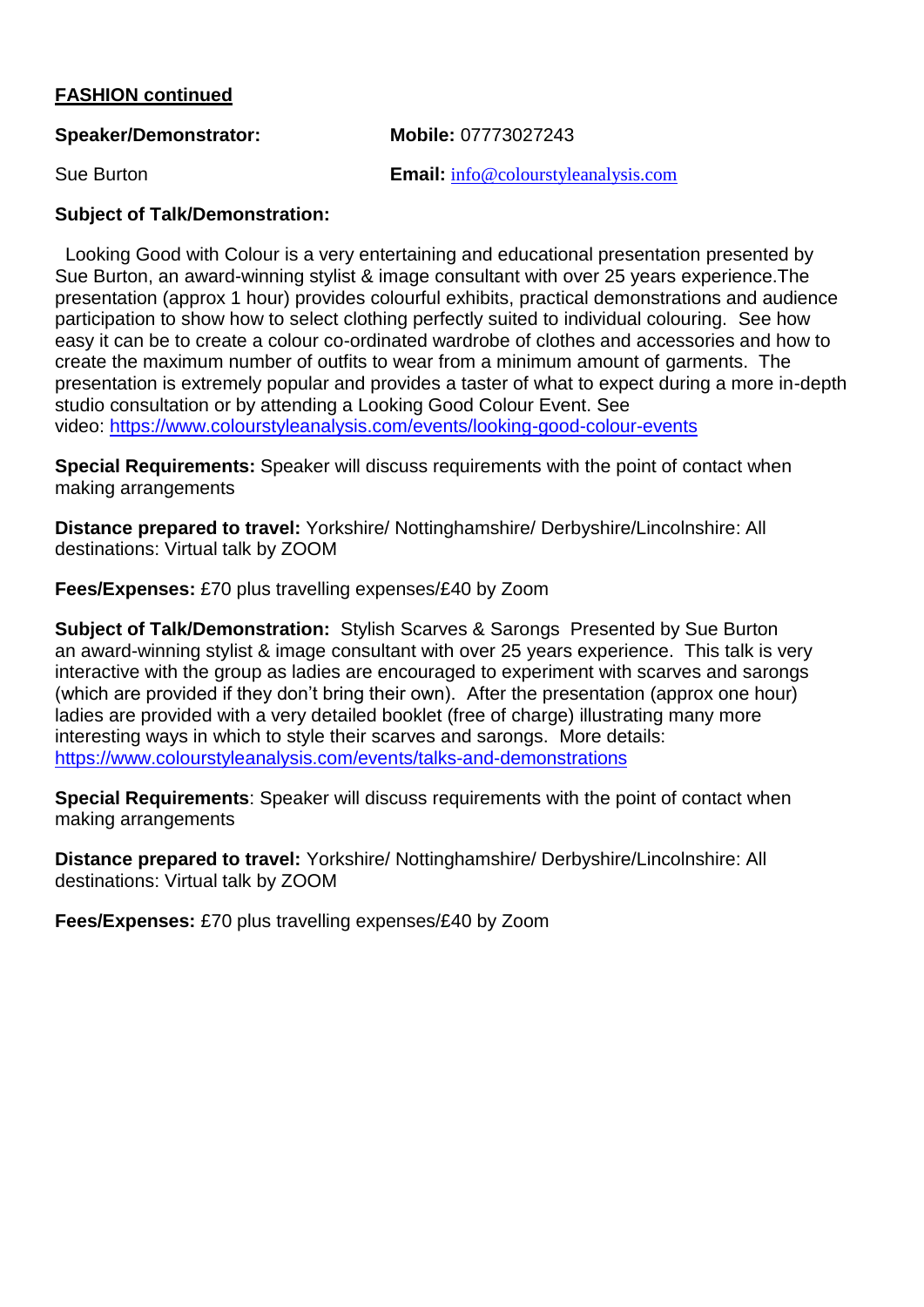#### **FOOD & COOKERY**

#### **Speaker/Demonstrator:**

Meryl White **Telephone:** 01302 859901 / 07834195079 1 Millstream Close **Mobile:** 0734195079 Doncaster **Email:** grandmaabson@gmail.com DN5 7YA **Website:** [www.grandmaabson.com](http://www.grandmaabson.com/)

#### **Subject of Talk/Demonstration:**

'Grandma Abson's Traditional Baking' – covers the story of my Grandmas time in service (1900's), her life and baking recipes, her legacy. 'The history of the Afternoon Tea' – exploring where afternoon tea came from, how it developed, and what makes a perfect afternoon tea.

**Special Requirements:** Table **Distance prepared to travel:** Travel not a problem **Fees/Expenses:** Negotiable

#### **GARDENING and HORTICULTURE**

#### **Speaker/Demonstrator**

Rachel Barrowcliffe MCIHort **Mobile:**07835791346 **Notts** S81 7EQ

118 Valley Road **Email:** [rb@iwantabeautifulgarden.co.uk](mailto:rb@iwantabeautifulgarden.co.uk) Worksop **Website:** [www.iwantabeautifulgarden.co.uk](http://www.iwantabeautifulgarden.co.uk/)

#### **Subject of Talk/Demostration:**

**"**Container gardening and growing veg in pots", "Summer gardening hints, tips and propagation", "Autumn gardening hints, tips, propogation and lasagne layering bulbs", "Lawncare"

**Special Requirements:** Table and white wall or screen **Distance Prepared to Travel:** 20 miles **Fees/Expenses:** £60 plus 45p per mile

#### **Speaker/Demonstrator:**

**Sheffield** S11 9SP

Mr Patrick Harding **Telephone:** 0114 2363998 44 Marsh House Road **Email:** [patrickharding@hotmail.co.uk](mailto:patrickharding@hotmail.co.uk)

#### **Subject of Talk/Demonstration:**

"Herbal medicine ", "Mushrooms", "Flowers & Trees", "Gardens". *(See also Customs Section)*

**Special Requirements:** Table for projector **Distance prepared to travel:** 50 Miles **Fees/Expenses:** £80.00 plus travel expenses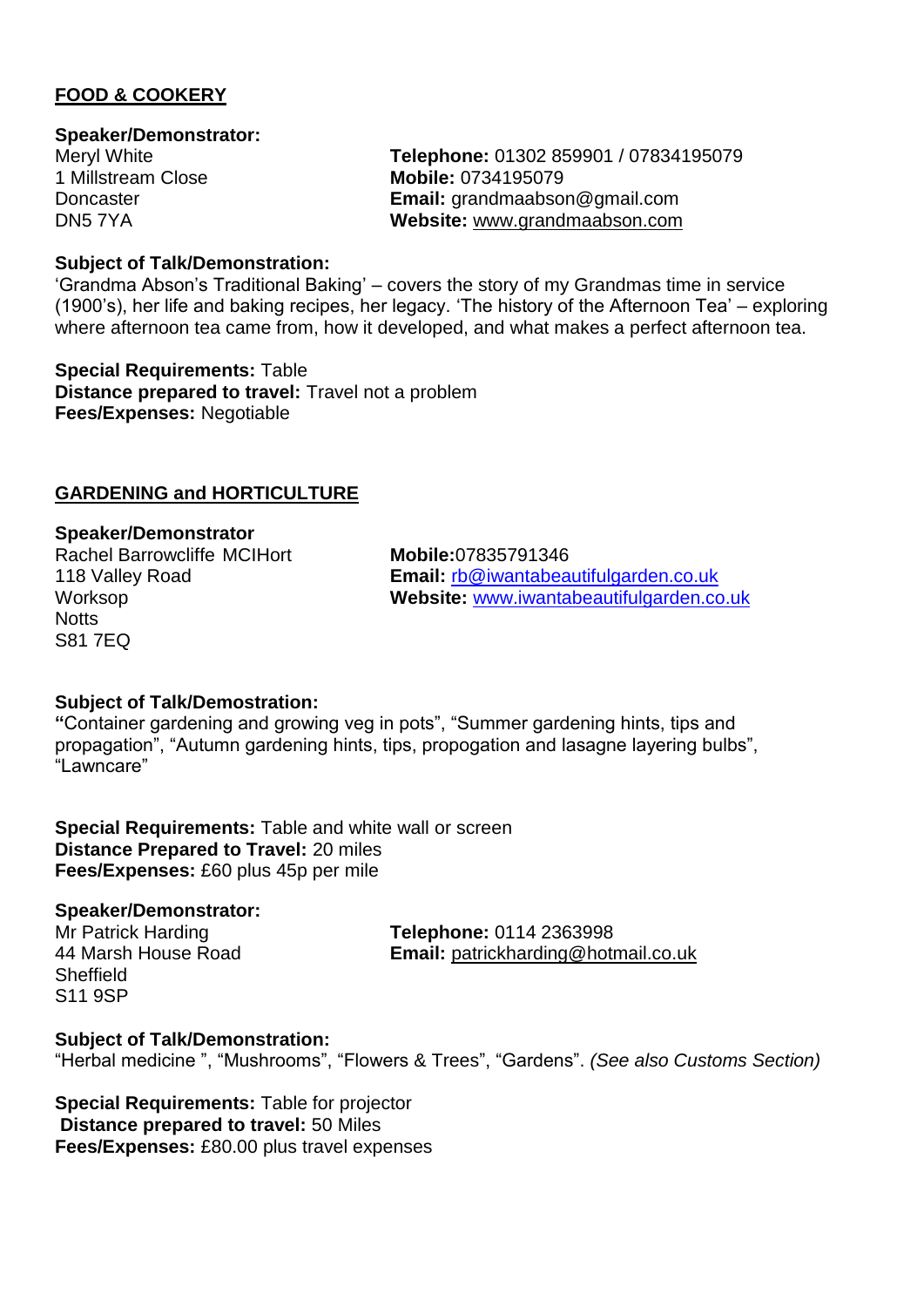#### **GARDENING and HORTICULTURE** continued

#### **Speaker/Demonstrator:**

Tickhill **Doncaster** DN11 9QB

Mr John Hoare **Telephone:** 01302 752787 72 Lancaster Crescent **Email:** [kyloe@jhoare.plus.com](mailto:kyloe@jhoare.plus.com)

#### **Subject of Talk/Demonstration:**

"Acorn to Oak, a short history of the National Trust", "A National Trust Alphabet", "Parks and Gardens", "Days out with the National Trust", "900 years of Nostell Priory", "Inland Waterways", "Glory of the English Parish Church", "Special Churches to Visit", "The Peak District", "Curiosities". *(See also Conservation and Travel sections)*

**Special Requirements:** Blank wall/screen to project onto and table or stand if using slides. **Distance prepared to travel: Fees/Expenses:** Donation

#### **Speaker/Demonstrator:**

S11 9RL

Hilary Hutson **Telephone:** 01142 258570 90 Bents Road **Email:** [h.hutson@paradiseregained.net](mailto:h.hutson@paradiseregained.net) Sheffield **Website:** [www.paradiseregained.net](http://www.paradiseregained.net/)

#### **Subject of Talk/Demonstration:**

Variety of talks on gardening – further details can be found on the website.

**Special Requirements:** Table, screen and extension lead **Distance prepared to travel:** Please discuss **Fees/Expenses:** Please discuss

**Speaker/Demonstrator:**

2 Westbank Close **Fax:** 01246 418893 Coal Aston Dronfield S18 3DE

Keith & Shirley Thomas **Telephone:** 01246 418893

#### **Subject of Talk/Demonstration:**

"Gardens of Yorkshire", "Gardens of Cornwall", "Gardens of Wales", "Houses and Gardens" – including Chatsworth House and Bolsover Castle. (See also Miscellaneous Section)

**Special Requirements:** Table **Distance prepared to travel:** 30 miles (Daytime talks only) **Fees/Expenses:** £35.00 plus travel expenses (fee goes to charity)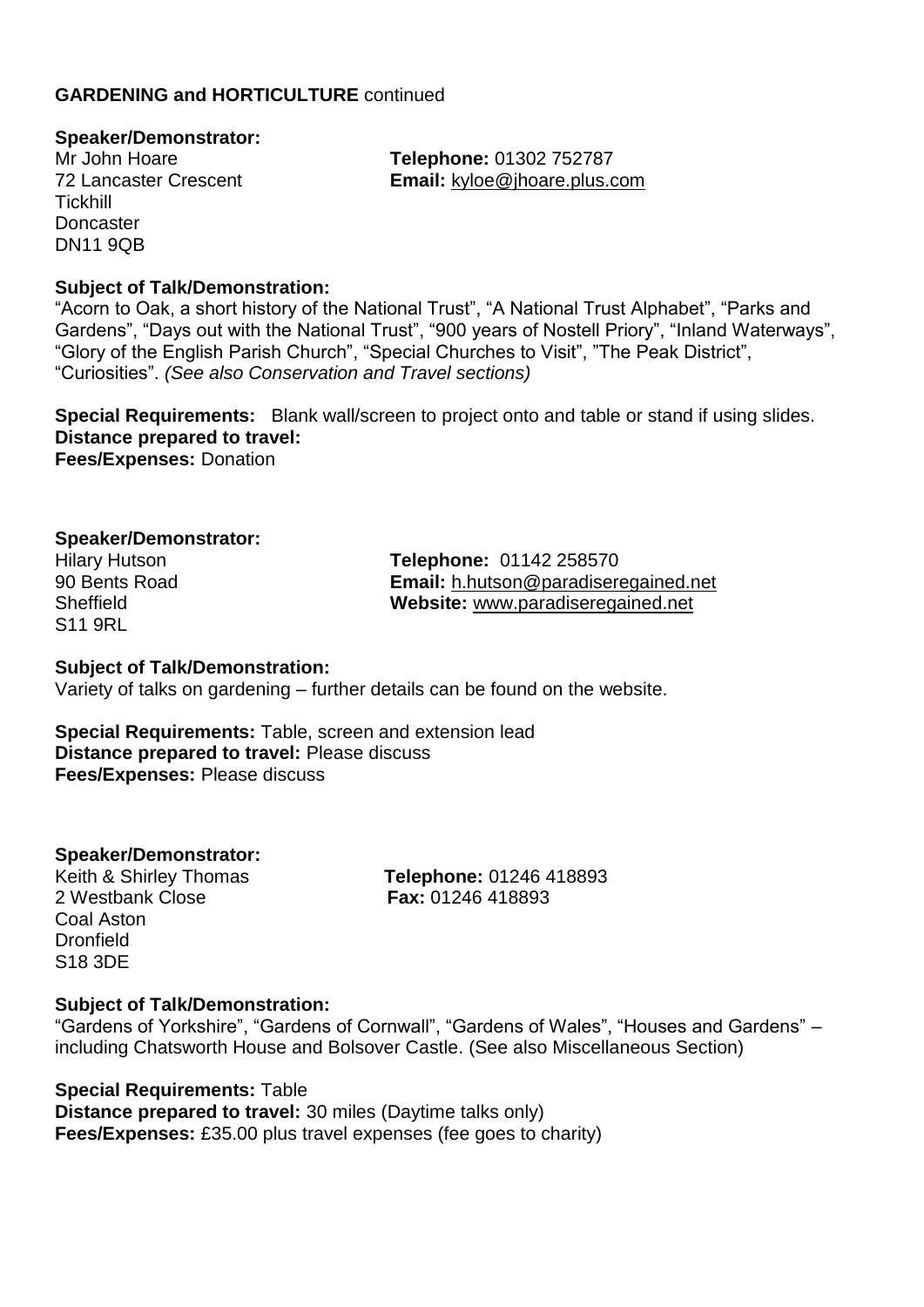#### **GRAPHOLOGY**

### **Speaker/Demonstrator:**

**Tickhill Doncaster** DN11 9HY

**Subject of Talk/Demonstration:**

"How do you Write?". Personality and character as revealed through your handwriting.

**Special Requirements:** None **Distance prepared to travel:** 50 Miles **Fees/Expenses:** To be discussed at time of booking, depending on the venue and travel

#### **HEALTH and WELLBEING**

#### **Speaker/Demonstrator:**

York Road Old Scawthorpe **Doncaster** DN5 7UN

Eileen Harrington **Telephone: 01302 723322** Stone House **Email: [eileenharrington@talktalk.net](mailto:eileenharrington@talktalk.net)**

**Subject of Talk/Demonstration:** Dementia. Information on Dementia and local charity DonMentia which helps Doncaster people affected by dementia

#### **Special Requirements:** None **Distance prepared to travel:** 20 mile radius **Fees/Expenses:** Donation

#### **Speaker/Demonstrator:**

**Cantley Doncaster** DN4 6HX

Shan Chen Handley **Telephone: 01302 533378** 18 Epsom Road **Email: [shan4@btopenworld.com](mailto:shan4@btopenworld.com)**

**Subject of Talk/Demonstration: "**Meditation and Relaxation", " Dance for Keeping Fit"

**Special requirements:** None **Distance prepared to travel:** 20 Miles **Fees/Expenses:** £30 per hour

**Telephone: 01302 742915** The Old Forge **Email:**jean@elliottanalysis.co.uk 10A Northgate **Web Site:** [www.elliottanalysis.co.uk](http://www.elliottanalysis.co.uk/)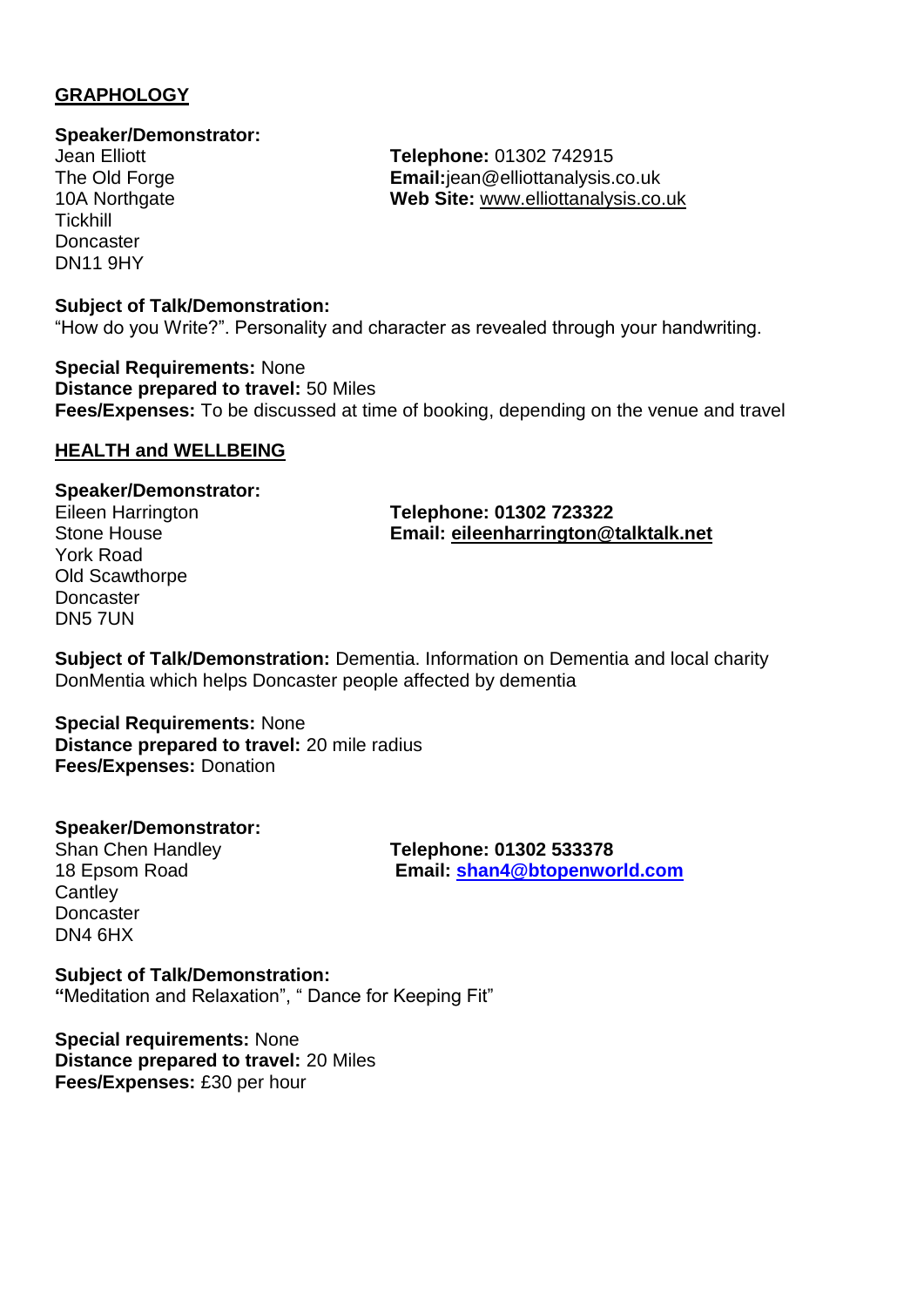#### **HEALTH and WELLBEING continued**

#### **Speaker/Demonstrator:**

S5 7JN

NHS Blood & Transplant **Telephone:** 01143584903 Longley Lane **Web Site:** [www.blood.co.uk](http://www.blood.co.uk/) Sheffield **Email:** [joanne.steel@nhsbt.nhs.uk](mailto:joanne.steel@nhsbt.nhs.uk)

#### **Subject of Talk/Demonstration:**

"Blood and Organ Donation" – To provide information on blood donation – the importance, how it helps to save lives, the process and how to get involved.

**Special Requirements:** Table, projector, laptop **Distance prepared to travel:** UK **Fees/Expenses:** None

#### **HISTORY**

#### **Speaker/Demonstrator:**

**Hatfield Doncaster** DN7 6RD

Mr R Ashton **Telephone:** 01302 842948 76 Grange Avenue **Email:** [rnashton@tiscali.co.uk](mailto:rnashton@tiscali.co.uk)

#### **Subject of Talk/Demonstration:**

Power Point Slide Show Presentations for "From My Fathers Diaries: 1924-1975" "100 years of Doncaster Corporation Transport 1902-2002" "A History of the Sandtoft Miniature Railway" "History of Radio", " When Pirates Ruled the Airways".

### **Special Requirements:** Power socket

**Distance prepared to travel:** 15 mile radius of Doncaster **Fees/Expenses:** Negotiable

#### **Speaker/Demonstrator:**

**Worrall Sheffield** S35 0AR

Mr Ray Battye **Telephone:** 0114 2864418 78 Towngate Road **Email:** raybats@aol.com

#### **Subject of Talk/Demonstration:**

"Church buildings in South Yorkshire", "The English Language, place names and surnames". *(See also Buildings, & Literature Sections)*

#### **Special Requirements:** Table

**Distance prepared to travel:** Within South Yorkshire **Fees/Expenses:** £45.00 plus travelling expenses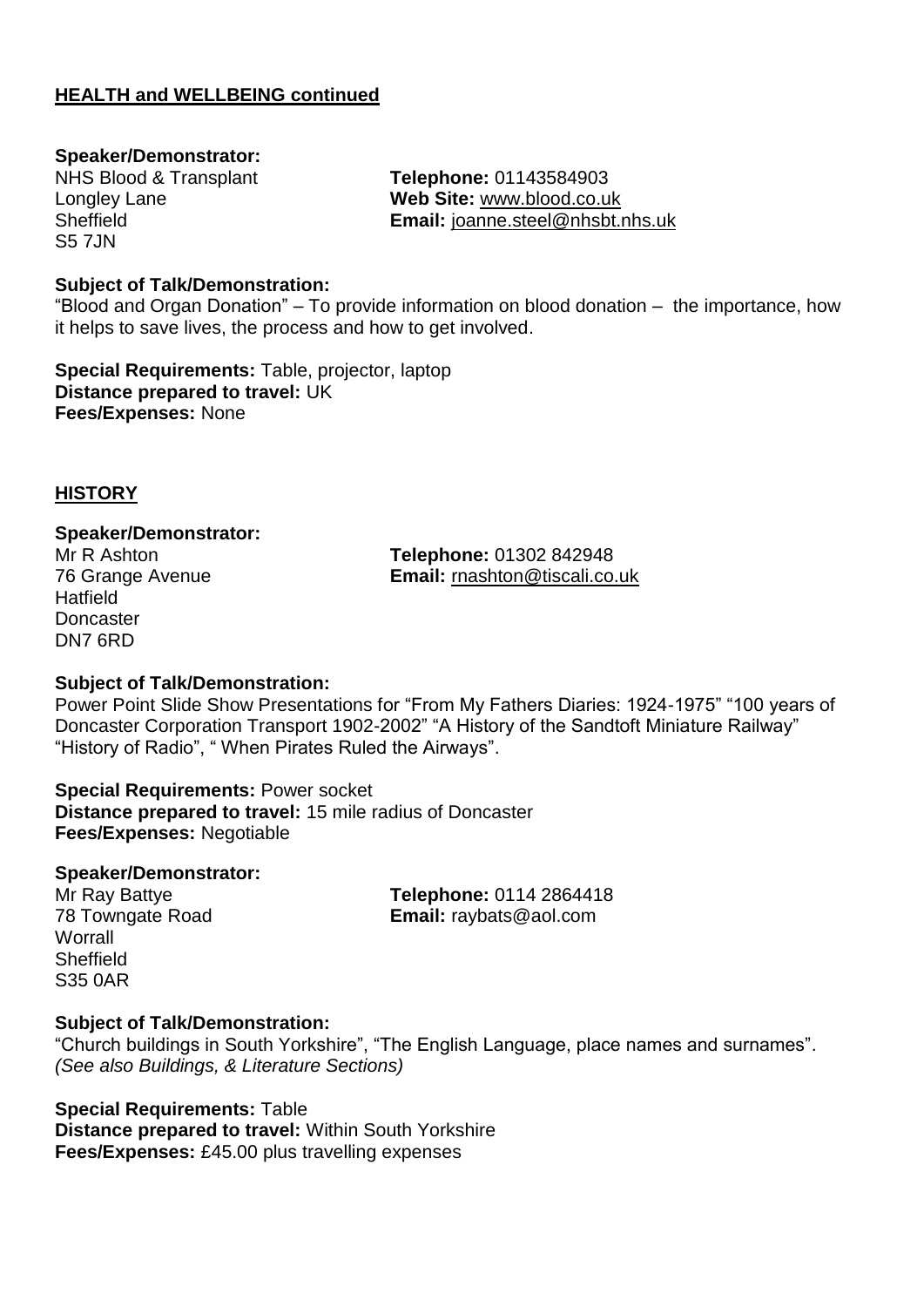#### **Speaker/Demonstrator:**

39 Bruce Road **Sheffield** S11 8QD

Mr Fred Coupland **Telephone:** 0114 2671039

#### **Subject of Talk/Demonstration:**

"From Somewhere to Nowhere – The Lancashire, Derbyshire and East Coast Railway", "An introduction to Roman Britain", "Town life in Roman Britain", "History from the Air: Aerial photography in Archaeology", "Rome at War, 1<sup>st</sup> & 2<sup>nd</sup> century AD", "Hadrians Wall", "Working on Hadrians Wall", "The Gods of Roman Britain", "Blood and Sand: The Roman Games", "Excavations at Newark Castle".

**Special Requirements:** None **Distance prepared to travel:** Up to 40 miles **Fees/Expenses:** £45, maybe more depending upon distance.

#### **Speaker/Demonstrator:**

**Cantley Doncaster** DN4 6HX

Shan Chen Handley **Telephone:** 01302 533378 18 Epsom Road **Email:** [shan4@btopenworld.com](mailto:shan4@btopenworld.com)

**Subject of Talk/Demonstration:** "Chinese History"

**Special Requirements:** None **Distance prepared to travel:** 20 Miles **Fees/Expenses:£** 30.00 per hour

#### **Speaker/Demonstrator:**

**Sheffield** S5 6WJ

Mr Mike Higginbottom **Telephone:** 0114 2420951 (07946650672) **Email:** [mike@mikehigginbottominterestingtimestours.co.uk](mailto:mike@mikehigginbottominterestingtimestours.co.uk)

#### **Subject of Talk/Demonstration:**

"Liverpool's Heritage", "Manchester's Heritage", "Birmingham's Heritage", "Fun Palaces:the history and architecture of the entertainment industry", "Away from it all: the heritage of holiday resorts", "Next to Godliness: the architecture and decoration of Victorian sanitation", "Victorian Cemeteries", "Victorian Sewerage", "English country houses: not quite what they seem".

**Special Requirements:** Screen, Table **Distance prepared to travel:** South Yorkshire Area **Fees/Expenses:** Negotiable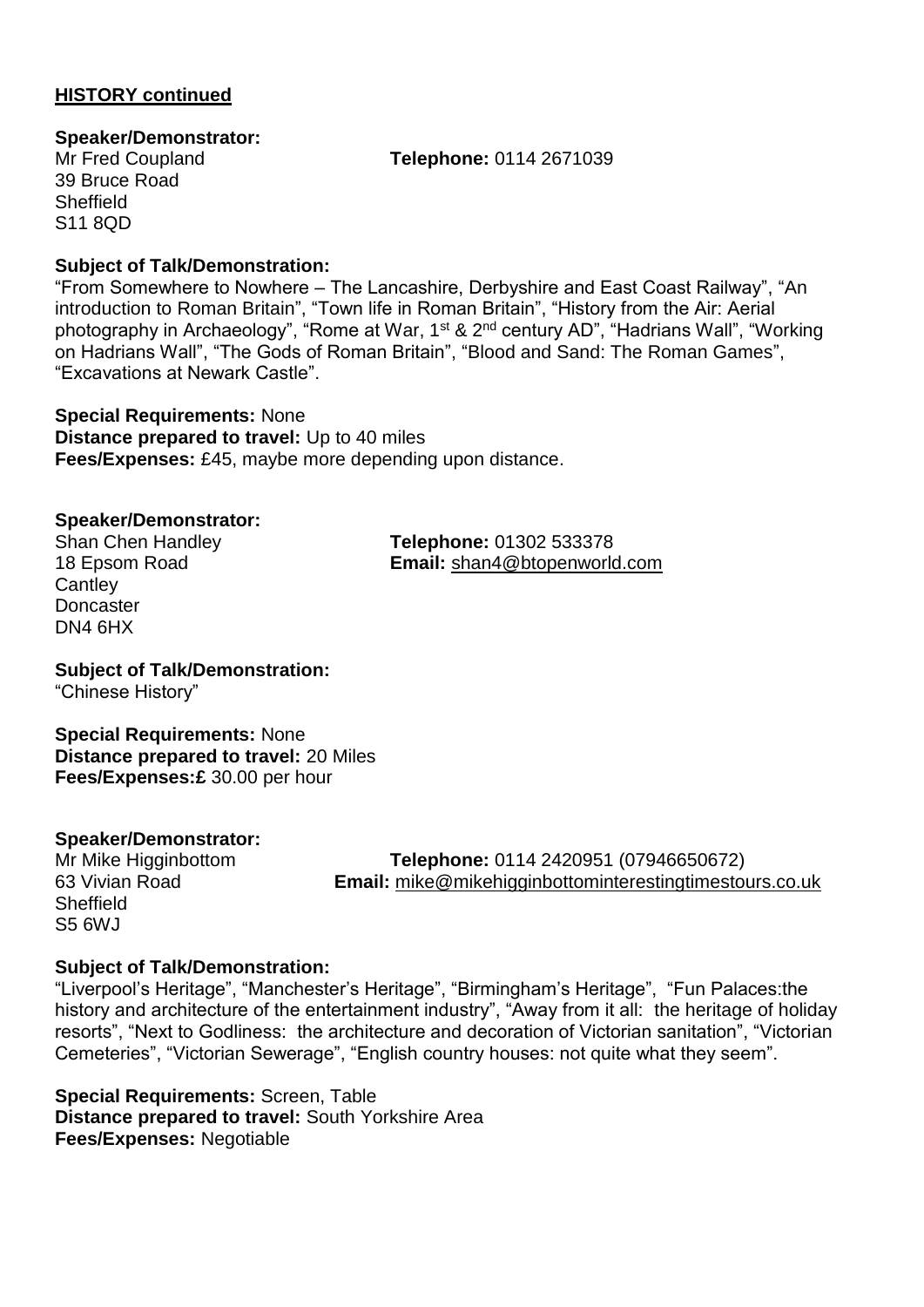#### **Speaker/Demonstrator:**

**Tickhill Doncaster** DN11 9QB

Mr John Hoare **Telephone:** 01302 752787 72 Lancaster Crescent **Email:** [kyloe@jhoare.plus.com](mailto:kyloe@jhoare.plus.com)

#### **Subject of Talk/Demonstration:**

"Acorn to Oak, a short history of the National Trust", "A National Trust Alphabet", "Days out with the National Trust", "900 years of Nostell Priory", "Inland Waterways", "Glory of the English Parish Church", "Special Churches to Visit", "The Peak District", "Curiosities", "A Visit to London", "Introduction to Industrial Archaeology" *(See also Conservation and Travel sections)*

**Special Requirements:** Blank wall/screen to project onto and table or stand if using slides. **Distance prepared to travel: Fees/Expenses:** Donation

#### **Speaker/Demonstrator:**

12 North Promenade **Withernsea** East Yorkshire HU19 2DP

Mr G H Holmes **Telephone:** 01964 615258 St Elphin **Email:** [godfrey.holmes@btinternet.com](mailto:godfrey.holmes@btinternet.com)

#### **Subject of Talk/Demonstration:**

"History and Mystery of Llandudno", "Scarborough", "Matlock Bath", "Stoke-on-Trent", "Spurn Head".

**Special Requirements:** High table and extension lead. **Distance prepared to travel:** Public transport from Doncaster Railway Station **Fees/Expenses:** Donation to Pathways

#### **Speaker/Demonstrator:**

**Notts** S81 0XN

Mr Michael Ogden **Email:** [ogeewriter.mike@gmail.com](mailto:ogeewriter.mike@gmail.com) 26 Glaisdale **Telephone:** 07741 777768 Worksop **Website:** www.mikeogden.moonfruit.com

#### **Subject of Talk/Demonstration:**

"Hotels in the sky: the Zeppelin Years", "The Seed of Kings: Tracing the bloodline of the British Monarchy", "A Palace by the River – A History and Tour of the Houses of Parliament"

#### **Special Requirements:**

**Distance prepared to travel:** South Yorkshire, North Nottinghamshire, North Derbyshire **Fees/Expenses:** £40 - from January 2019 will increase to £45 + travel cost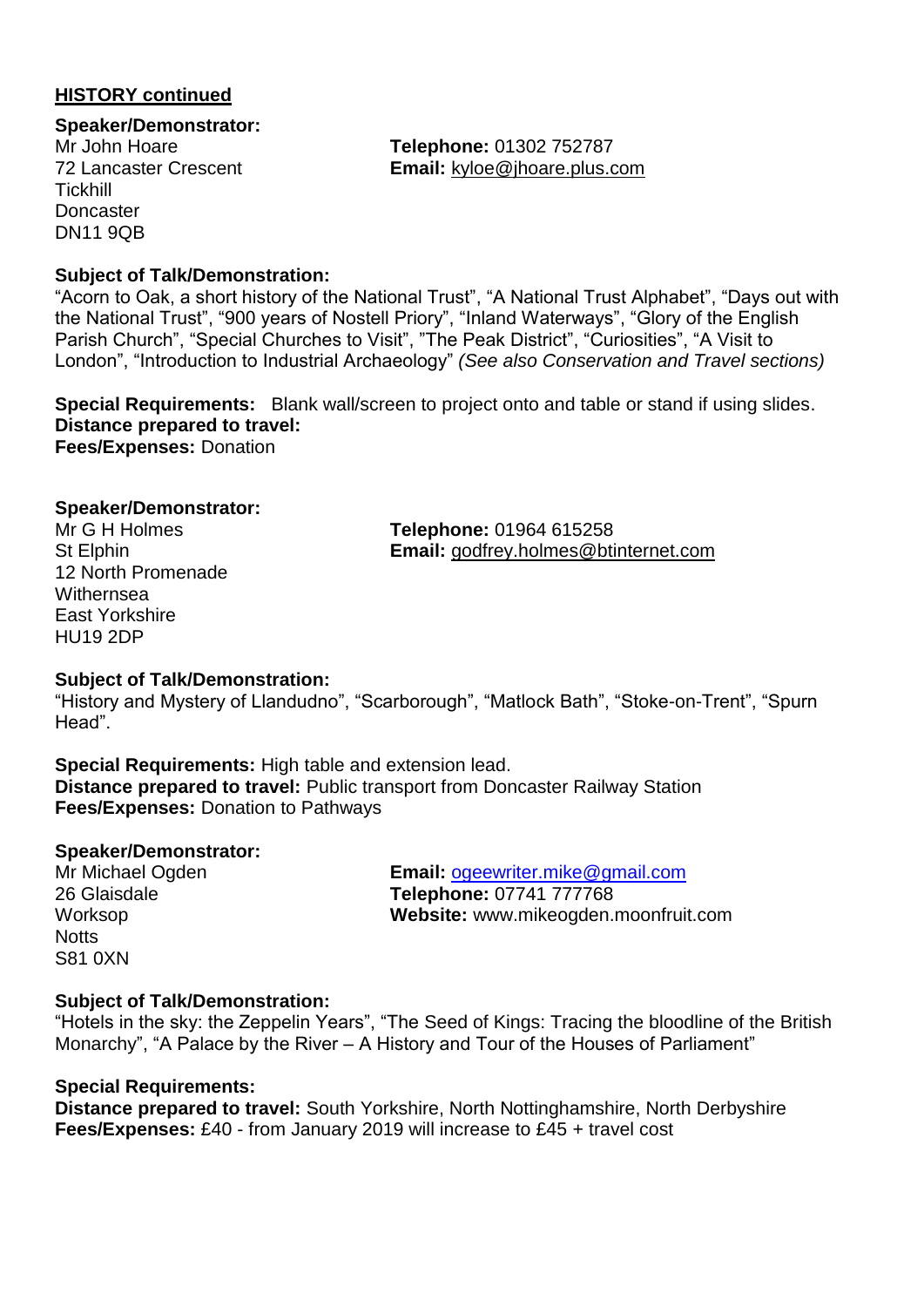# **Speaker/Demonstrator:**

**Tamworth** Staffordshire B77 4ND

Anthony Poulton-Smith **Telephone:** 01827 735832 31 Juniper **Email:** Anthony\_poulton\_smith@hotmail.com Amington **Website:** www.poultonsmith.co.uk/talks

**Subject of Talk/Demonstration** "Origins of place names", "Origins of pub names"

**Special Requirements**: None **Distance prepared to travel**: Anywhere **Fees/Expenses**: £75.00 negotiable

#### **Speaker/Demonstrator:**

8 Rowan Mount **Doncaster** DN2 5PT

Mr P L Scowcroft **Telephone:** 01302 367540

#### **Subject of Talk/Demonstration:**

Sundry topics –Local History, Military History, Transport History.

#### **Distance prepared to travel:** Doncaster **Fees/Expenses:** Donation to charity

#### **Speaker/Demonstrator:**

Dronfield Woodhouse **Dronfield Derbyshire** S18 8NB

Mr David Templeman **Telephone:** 01246 415497 6 Hawkshead Avenue **Email:** [templeman3@tiscali.co.uk](mailto:templeman3@tiscali.co.uk)

#### **Subject of Talk/Demonstration:**

"Mary Queen of Scots the Captive Queen", "Two Queens & A Countess –Elizabeth I, Mary Queen of Scots and Bess of Hardwick", **"**Lady Arbella Stuart – the Queen that never was", "Sheffield in Tudor and Stuart Times", "Sheffield Castle, Park and Manor Lodge."

**Special Requirements: Distance prepared to travel:** Up to 50 miles **Fees/Expenses:** £60.00 including travel expenses.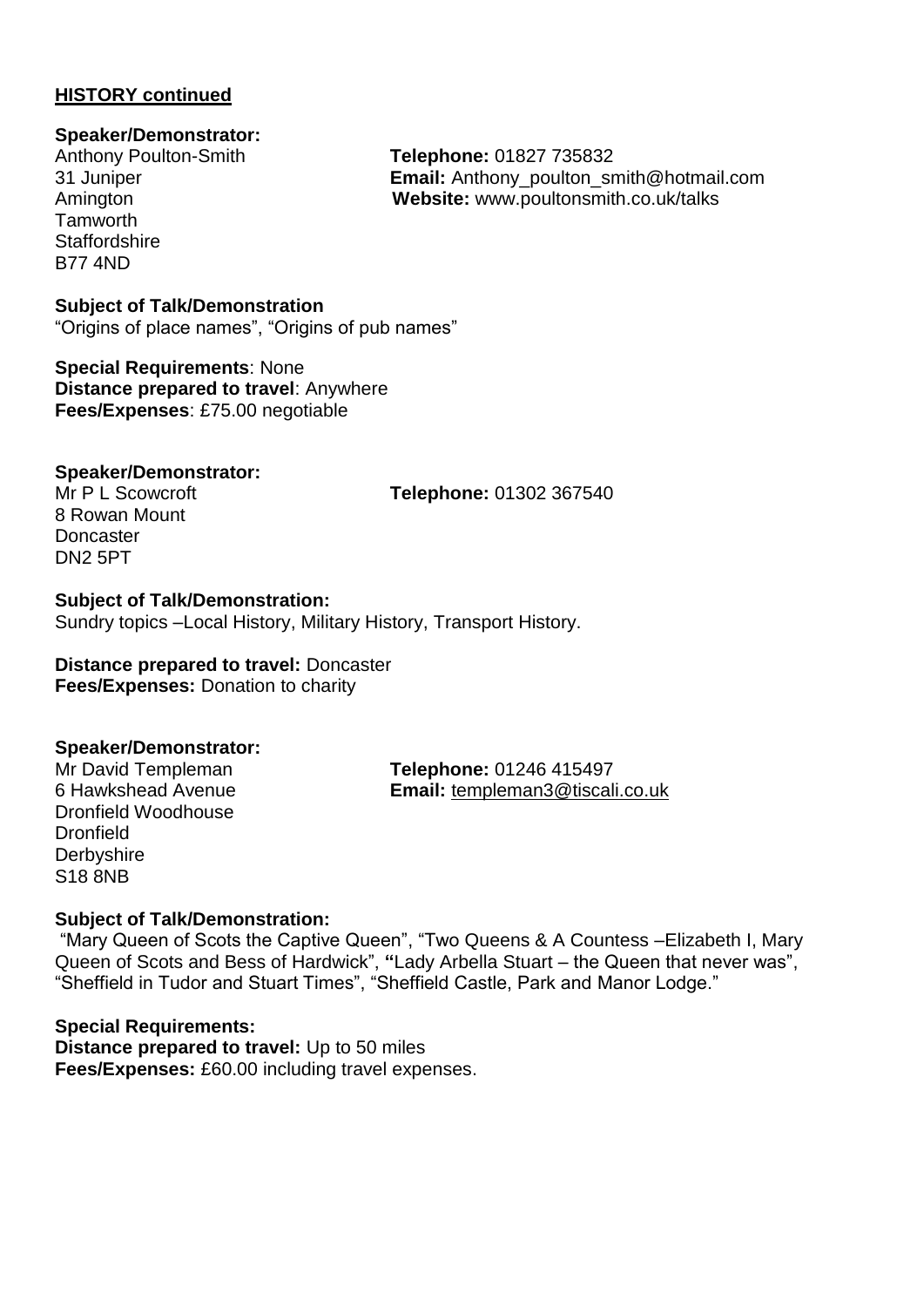#### **Speaker/Demonstrator:**

2 Westbank Close **Fax:** 01246 418893 Coal Aston Dronfield S18 3DE

Keith & Shirley Thomas **Telephone:** 01246 418893

#### **Subject of Talk/Demonstration:**

"Ancient Customs of Derbyshire"

**Special Requirements:** Table **Distance prepared to travel**: 30 miles (Daytime talks only) **Fees/Expenses**: £35.00 plus travel expenses (fee goes to charity)

#### **Speaker/Demonstrator:**

**Huntington** York YO32 0RR

Mr M C Usherwood **Telephone:** 01904 769445 4 Mendip Close **Email:** [mike@fullsuttonairfield.com](mailto:mike@fullsuttonairfield.com)

**Subject of Talk/Demonstration:** "Aviation and Bomber Command in World War II"

**Special Requirements:** Prefer not to drive at night **Distance prepared to travel:** 50 miles **Fees/Expenses:** Negotiable

#### **Speaker/Demonstrator:**

**Doncaster** DN5 0DX

Dave Walker **Telephone:** 01302 265573 4 Minden Court **Mobile:** 07526530188 Bentley **Email:** dhwjan56@gmail.com

#### **Subject of Talk/Demonstration:**

"Causes and effects of the American Civil War" – explores the events that led up to the outbreak of the American Civil War and how it still impacts today

**Special Requirements:** Table **Distance prepared to travel:** Doncaster Borough **Fees/Expenses:** £30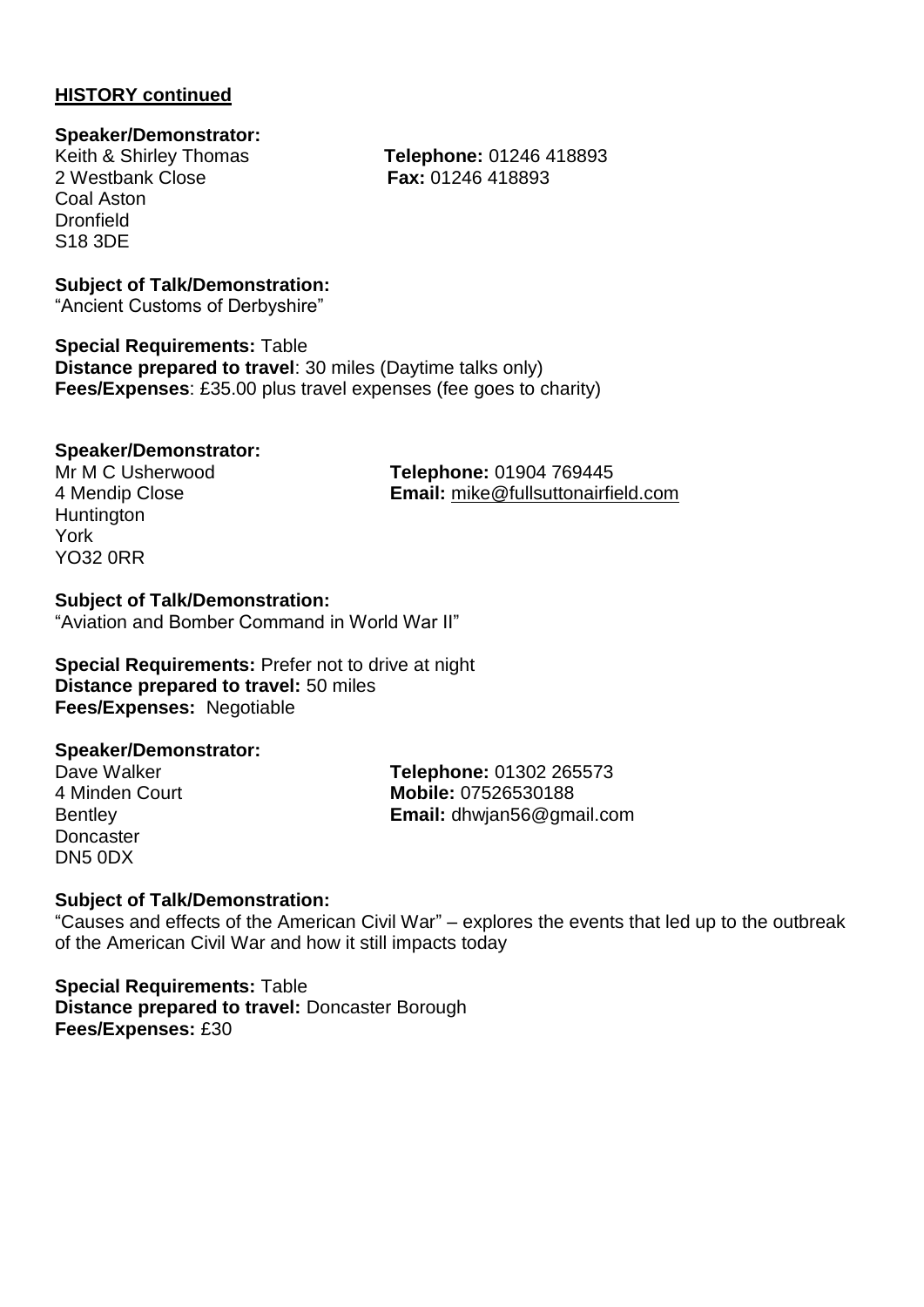#### **Speaker/Demonstrator:**

Meryl White **Telephone:** 01302 859901 / 07834195079 1 Millstream Close **Mobile:** 0734195079 Doncaster **Email:** grandmaabson@gmail.com DN5 7YA **Website:** [www.grandmaabson.com](http://www.grandmaabson.com/)

#### **Subject of Talk/Demonstration:**

'Grandma Abson's Traditional Baking' – covers the story of my Grandmas time in service (1900's), her life and baking recipes, her legacy. 'The history of the Afternoon Tea' – exploring where afternoon tea came from, how it developed, and what makes a perfect afternoon tea.

**Special Requirements:** Table **Distance prepared to travel:** Travel not a problem **Fees/Expenses:** Negotiable

#### **HOBBIES**

#### **Speaker/Demonstrator:**

**Sheffield** S26 2ET

Mr Peter Lewis **Telephone:** 0114 2873087 22 Marlborough Rise **Mobile:** 07751858453 Aston **Email:** [antifession@aol.com](mailto:antifession@aol.com)

#### **Subject of Talk/Demonstration:**

"Improve your scrabble" – talk about and demonstrate techniques and tactics in scrabble

**Special Requirements:** Table and high stool **Distance prepared to travel:** 50 miles **Fees/Expenses:** Negotiable

#### **Speaker/Demonstrator:**

**Doncaster** DN2 4AW

Mrs Pauline Venables **Telephone:** 07873392794 16 Axholme Road **Email:**paulinevenables@blueyonder.co.uk

#### **Subject of Talk/Demonstration:**

"Enamelled Jewellery", "Puppetry shadow show model theatre"- demonstration and talk.

**Special Requirements:** 2 Tables and Socket **Distance prepared to travel:** 10 miles **Fees/Expenses:** £40.00 plus expenses (£5-£10)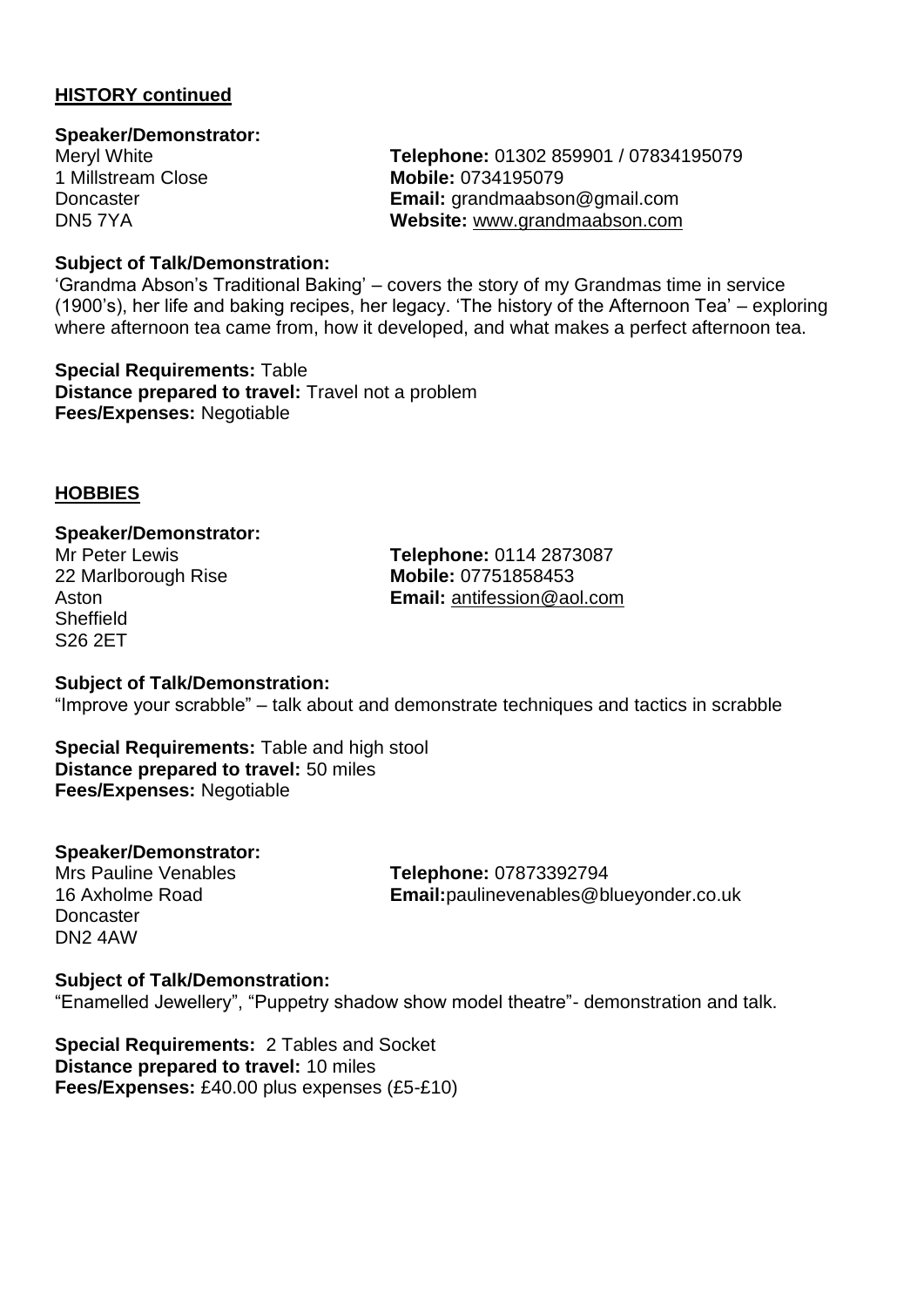#### **LITERATURE & LINGUISTICS**

#### **Speaker/Demonstrator:**

**Worrall Sheffield** S35 0AR

Mr Ray Battye **Telephone:** 0114 2864418 Email: [raybats@aol.com](mailto:raybats@aol.com)

#### **Subject of Talk/Demonstration:**

"The English Language: Place names and Surnames". *(See also Buildings, & Literature Sections)*

**Special Requirements:** Table **Distance prepared to travel:** Within South Yorkshire **Fees/Expenses:** £45.00 plus travelling expenses.

**Fees/Expenses:** £40 + travel expenses

#### **Speaker/Demonstrator:**

**Tamworth Staffordshire** B77 4ND

Anthony Poulton-Smith **Telephone:** 01827 735832 31 Juniper **Email:** Anthony\_poulton\_smith@hotmail.com Amington **Website:** www.poultonsmith.co.uk/talks

#### **Subject of Talk/Demonstration** "Origins of place names", "Origins of pub names".

**Special Requirements**: None **Distance prepared to travel**: Anywhere **Fees/Expenses**: £75.00 negotiable

#### **Speaker/Demonstrator:**

Mr P L Scowcroft **Telephone:** 01302 367540 8 Rowan Mount **Doncaster** DN2 5PT

**Subject of Talk/Demonstration:** Sundry topics – Crime Fiction

**Distance prepared to travel:** Doncaster **Fees/Expenses:** Donation to charity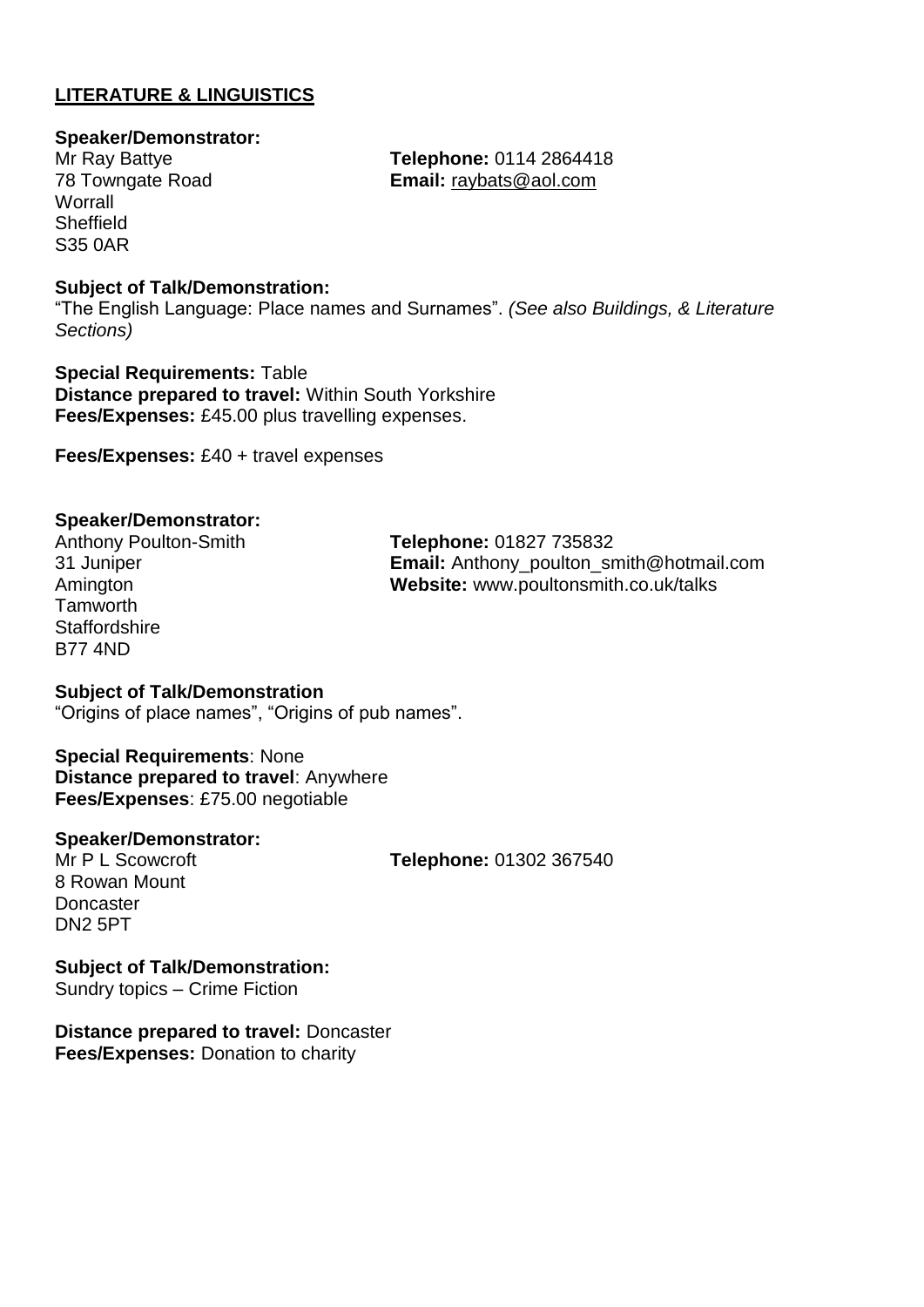#### **LITERATURE & LINGUISTIC continued**

# **Speaker/Demonstrator:**

**Hatfield Doncaster** DN7 6NE

Lynda Stacey **Telephone:** 07786900560 The Wickets **Email:** [lyndastaceyuk@gmail.com](mailto:lyndastaceyuk@gmail.com) Website: [www.lyndastacey.co.uk](http://www.lyndastacey.co.uk/)

#### **Subject of Talk/Demonstration**

"Becoming an Author/Creating a Hero" Power point talk on how I became an author , how I grew up in Doncaster and I how I became successful.

**Special Requirements:** Two tables **Distance Prepared to Travel:** 30/40 miles **Fees/Expenses:** £50

#### **Speaker/Demonstrator:**

Pinxton Nottingham NG16 6PJ

Mr Martin Wright **Telephone:** 01332 861308 Email: [martindwright@tiscali.co.uk](mailto:martindwright@tiscali.co.uk)

#### **Subject of Talk/Demonstration:**

"How to Illustrate Children's Books". Interactive talk and demonstration.

**Special Requirements:** Flipchart and for the group pad leaning boards, pencils. **Distance prepared to travel:** 60 miles (Needs to be accessible on public transport) **Fees/Expenses:** £40.00 plus travel expenses.

#### **LOCAL HISTORY**

**Speaker/Demonstrator: Hatfield Doncaster** DN7 6RD

Mr R Ashton **Telephone:** 01302 842948 76 Grange Avenue **Email:** [rnashton@tiscali.co.uk](mailto:rnashton@tiscali.co.uk)

#### **Subject of Talk/Demonstration:**

Power Point Slide Show Presentations for "From My Fathers Diaries: 1924-1975" "100 years of Doncaster Corporation Transport 1902-2002" "A History of the Sandtoft Miniature Railway" "History of Radio".

**Special Requirements:** Power socket **Distance prepared to travel:** 15 mile radius of Doncaster **Fees/Expenses:** - Negotiable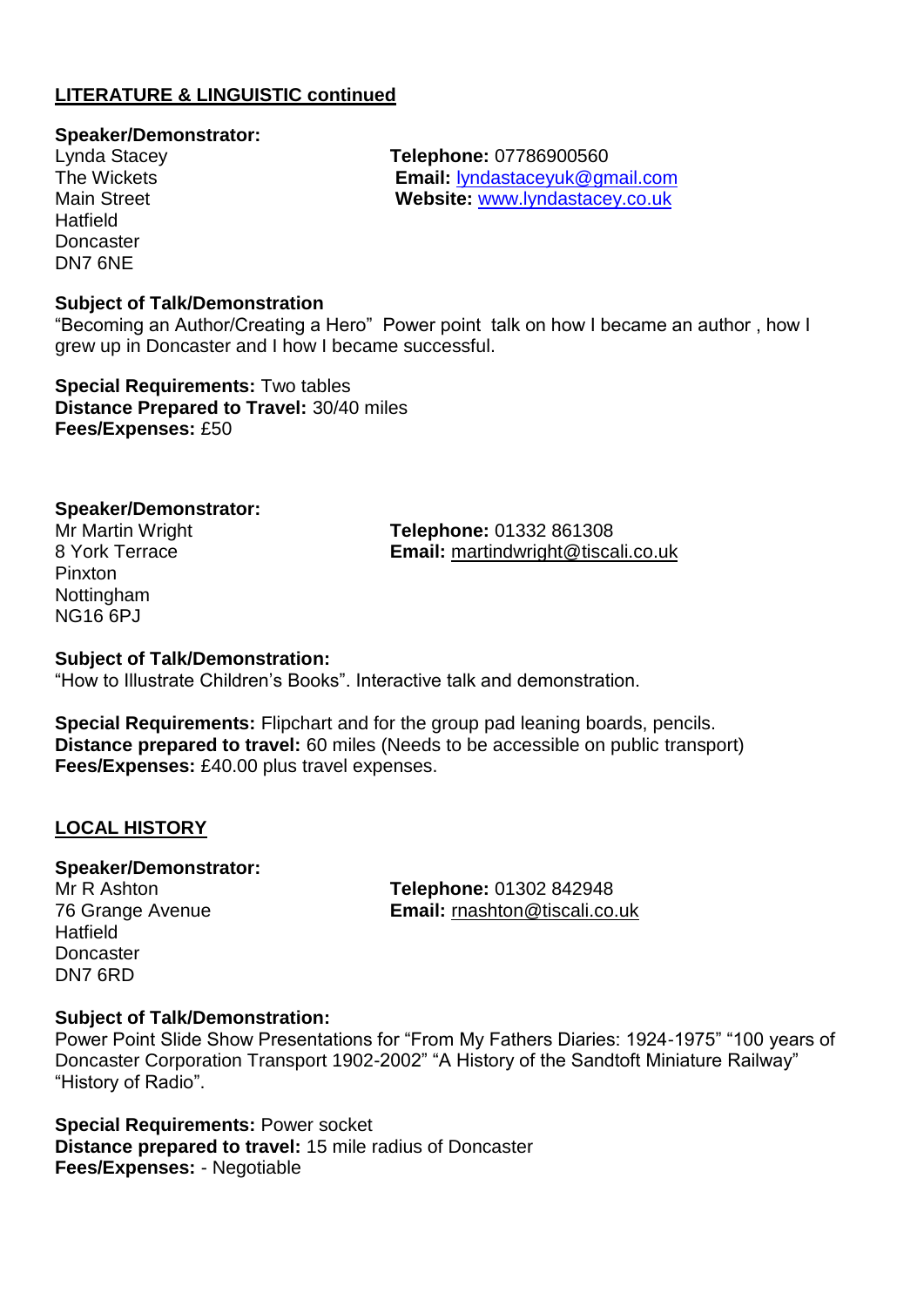#### **Speaker/Demonstrator:**

**Worrall Sheffield** S35 0AR

Mr Ray Battye **Telephone:** 0114 2864418 78 Towngate Road **Email:** [raybats@aol.com](mailto:raybats@aol.com)

#### **Subject of Talk/Demonstration:**

"Church buildings in South Yorkshire", "Ganister Mining in and around Sheffield" *(See also Buildings, & Literature Sections)*

**Special Requirements:** Table

**Distance prepared to travel:** Within South Yorkshire **Fees/Expenses:** £45.00 plus travelling expenses.

#### **Speaker/Demonstrator**

Hull East Yorkshire HU9 3JQ

Mr Alan Beadle **Telephone:** 01482 709334 28 Seafield Avenue **Email:** [alanwbeadle@hotmail.co.uk](mailto:alanwbeadle@hotmail.co.uk)

#### **Subject of Talk/Demonstration**

*"*One Hull of a Show" , The Hull White City Story 1920 - 1930

**Special Requirements:** Table for projector and laptop **Distance prepared to travel:** 50 miles **Fees/Expenses:** £35 plus travel expenses

#### **Speaker/Demonstrator**

Hull East Yorkshire HU9 3JQ

Mrs Michelle Beadle **Telephone:** 01482 709334 28 Seafield Avenue **Email:** [alanwbeadle@hotmail.co.uk](mailto:alanwbeadle@hotmail.co.uk)

#### **Subject of Talk/Demonstration**

*"*Amy Johnson" life and achievements –Hull's pioneering aviator, "R38 Airship – Flight of Disaster", the airship disaster over the Humber in 1921, "A Glimpse of Edwardian Life", As told through the Hull Lady"

**Special Requirements:** Table for projector and laptop **Distance prepared to travel:** 50 miles **Fees/Expenses:** £35 plus travel expenses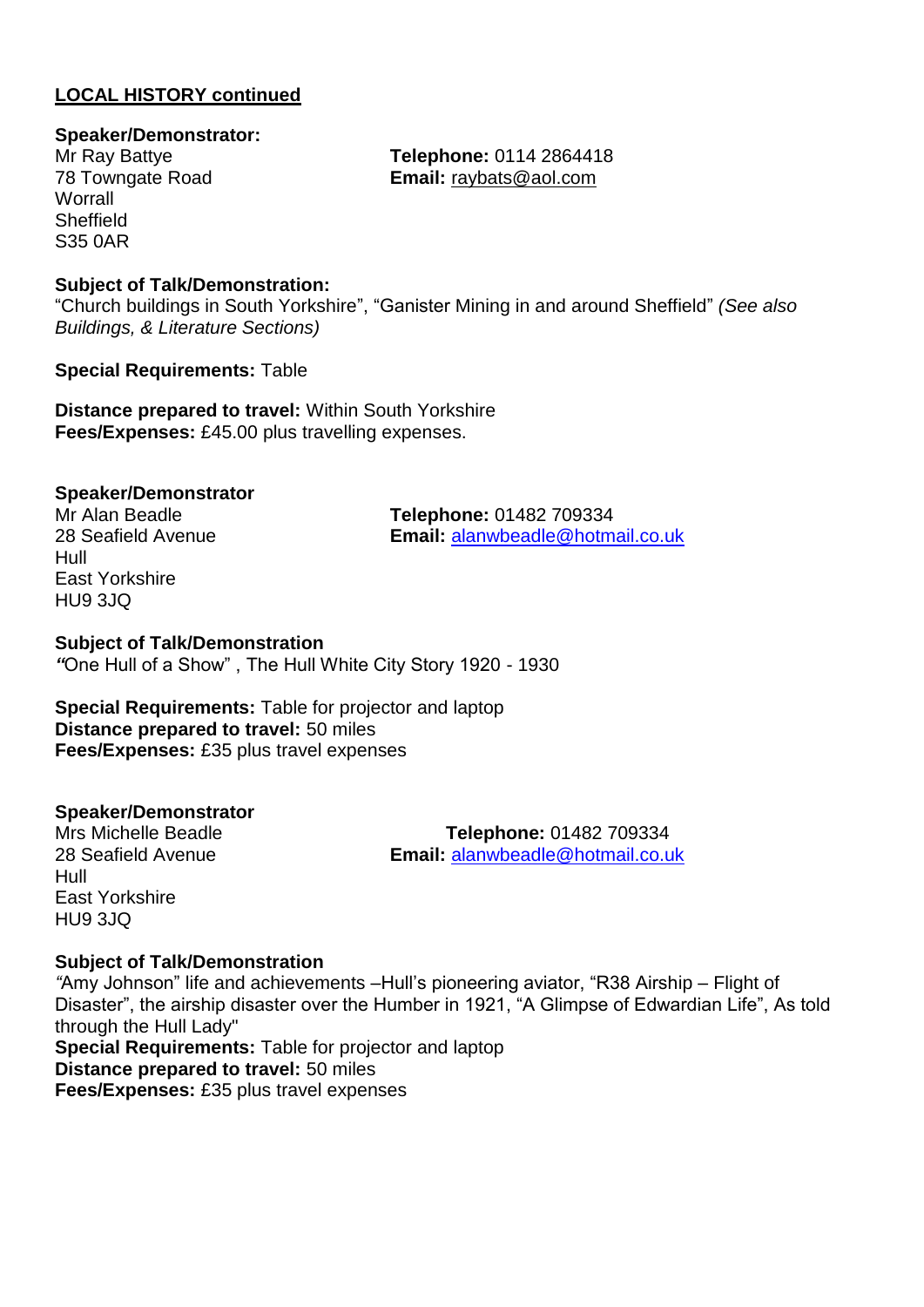#### **Speaker/Demonstrator:**

DN7 4HG

Richard Bell **Telephone:** 01302 844022 7 Ayots Green **Mobile:** 07777 688438 Hatfield **Email:** [thesandhouse@btinternet.com](mailto:thesandhouse@btinternet.com) Doncaster **Web Site:** [www.thesandhouse.org.uk](http://www.thesandhouse.org.uk/)

#### **Subject of Talk/Demonstration:**

"The Sand House – A Victorian Marvel". Illustrated talk telling the story of a unique house carved from sandstone that used to stand in Doncaster.

**Special Requirements:** Table for projector and power point **Distance prepared to travel:** 20 miles **Fees/Expenses:** £30 Donations to "Stroke association"

#### **Speaker/Demonstrator:**

DN7 4HG

Richard Bell **Telephone:** 01302 844022 7 Ayots Green **Mobile:** 07777 688438 Hatfield **Email:** [info@fohpc.org.uk](mailto:info@fohpc.org.uk) Doncaster **Web Site:** [www.fohpc.org.uk](http://www.fohpc.org.uk/)

#### **Subject of Talk/Demonstration:**

"Hyde Park Cemetery – a biography of Doncaster". A history of Doncasters oldest municipal cemetery and its residents, plus the work of the Friends of Hyde Park Cemetery. There is also a section on notable people who are buried in the cemetery. This latter section can be modified to various themes, depending on the audience.

**Special Requirements:** Table for projector and laptop **Distance prepared to travel:** approx. 10 miles **Fees/Expenses:** £35

#### **Speaker/Demonstrator:**

Bessacarr **Doncaster** DN4 7JN

Mr E Bridgewood **Telephone:** 01302 535131 123 Howden Close **Email:** [eb1940@talktalk.net](mailto:eb1940@talktalk.net)

#### **Subject of Talk/Demonstration:**

"50 things you probably didn't know about Rossington", Personal experiences of a Rossington lad and interviews with people who worked on the estate in 1900

**Special Requirements**: table for projector, laptop and a screen or a large blank wall **Distance prepared to travel**: 25 miles **Fees/Expenses**: £35 plus travel expenses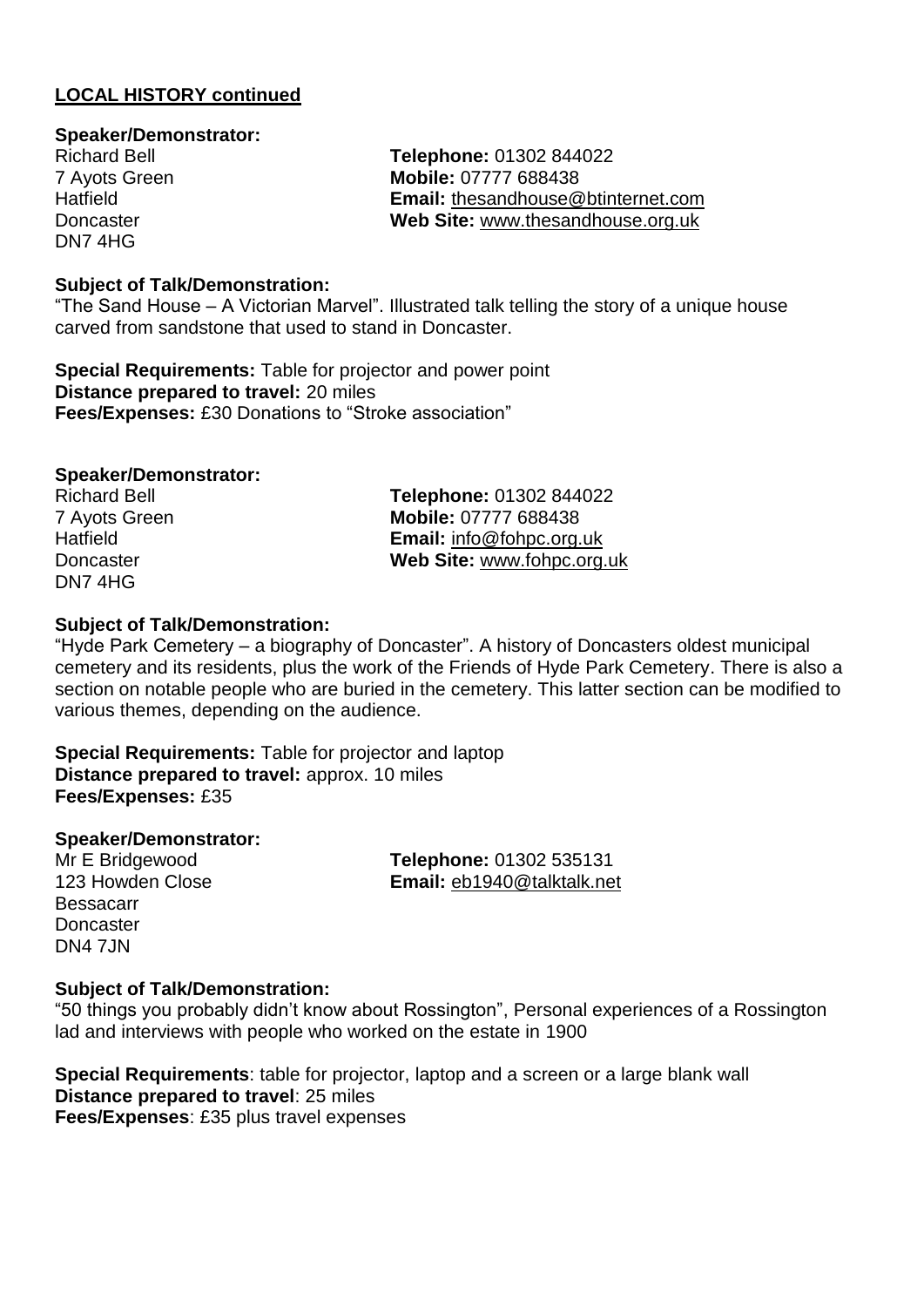#### **Speaker/Demonstrator:**

**Sheffield** S5 6WJ

Mr Mike Higginbottom **Telephone:** 0114 2420951 (07946650672) **Email:** [mike@mikehigginbottominterestingtimestours.co.uk](mailto:mike@mikehigginbottominterestingtimestours.co.uk)

**Subject of Talk/Demonstration:**

"Yorkshire's seaside architecture".

**Special Requirements:** Screen, Table **Distance prepared to travel:** South Yorkshire Area **Fees/Expenses:** Negotiable

#### **Speaker/Demonstrator:**

25 Hyman Close **Warmsworth Doncaster** DN4 9PB

Mr Hugh Parkin **Telephone:** 01302 857684

#### **Subject of Talk/Demonstration:**

"The Vanished Hamlet of Levitt Hagg", "Hexthorpe to Conisbrough via the River Don", "300 years of Sprotbrough", "The Don Gorge and its sites of Special Scientific interest"

#### **Special Requirements:** None

**Distance prepared to travel:** 1 hour from Doncaster **Fees/Expenses:** Dependent on distance to travel

#### **Speaker/Demonstrator:**

Mr P L Scowcroft **Telephone:** 01302 367540

8 Rowan Mount **Doncaster** DN2 5PT

**Subject of Talk/Demonstration:** Sundry topics – Local History

**Distance prepared to travel:** Doncaster **Fees/Expenses:** Donation to charity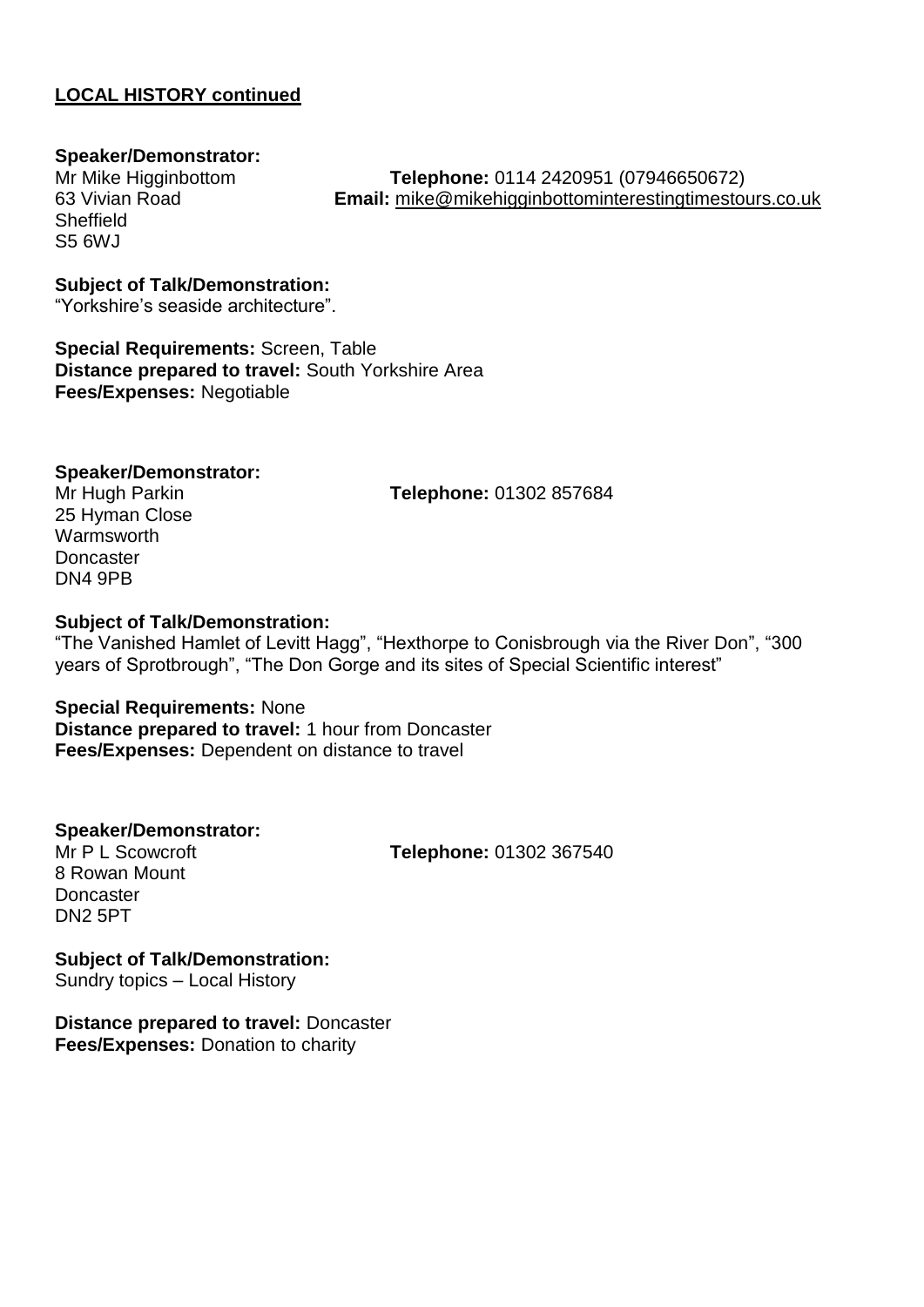# **Speaker/Demonstrator:**

Dronfield Woodhouse **Dronfield Derbyshire** S18 8NB

**Telephone: 01246 415497** 6 Hawkshead Avenue **Email:** [templeman3@tiscali.co.uk](mailto:templeman3@tiscali.co.uk)

#### **Subject of Talk/Demonstration:**

"Sheffield in Tudor and Stuart Times", "Sheffield Castle, Park and Manor Lodge."

**Special Requirements: Distance prepared to travel:** Up to 50 miles **Fees/Expenses:** £40.00 including travel expenses.

#### **MEMORIES & REMINISCENCE**

#### **Speaker/Demonstrator:**

**Hatfield Doncaster** DN7 6RD

Mr R Ashton **Telephone:** 01302 842948 76 Grange Avenue **Email:** [rnashton@tiscali.co.uk](mailto:rnashton@tiscali.co.uk)

#### **Subject of Talk/Demonstration:**

Power Point Slide Show Presentations for "From My Fathers Diaries: 1924-1975", "100 years of Doncaster Corporation Transport 1902-2002", "A History of the Sandtoft Miniature Railway", "History of Radio", "When Pirates Ruled the Airwaves".

**Special Requirements:** - Power socket **Distance prepared to travel:** - 15 mile radius of Doncaster **Fees/Expenses:** - Negotiable

#### **Speaker/Demonstrator:**

**Bennetthorpe Doncaster** DN2 6BX

Anthony Lister **Telephone:**01302 344865 (07762848501) 31 Manor Drive **Email**: [the\\_listers@blueyonder.co.uk](mailto:the_listers@blueyonder.co.uk)

#### **Subject of Talk/Demonstration**

**"**The George Formby Story": The story of George Formby's life illustrated with ten songs played on the ukulele with backing tracks

**Special Requirements:** two tables

**Distance prepared to travel**: up to 30 miles **Fees/Expenses**:£50 plus petrol expenses if over 20 miles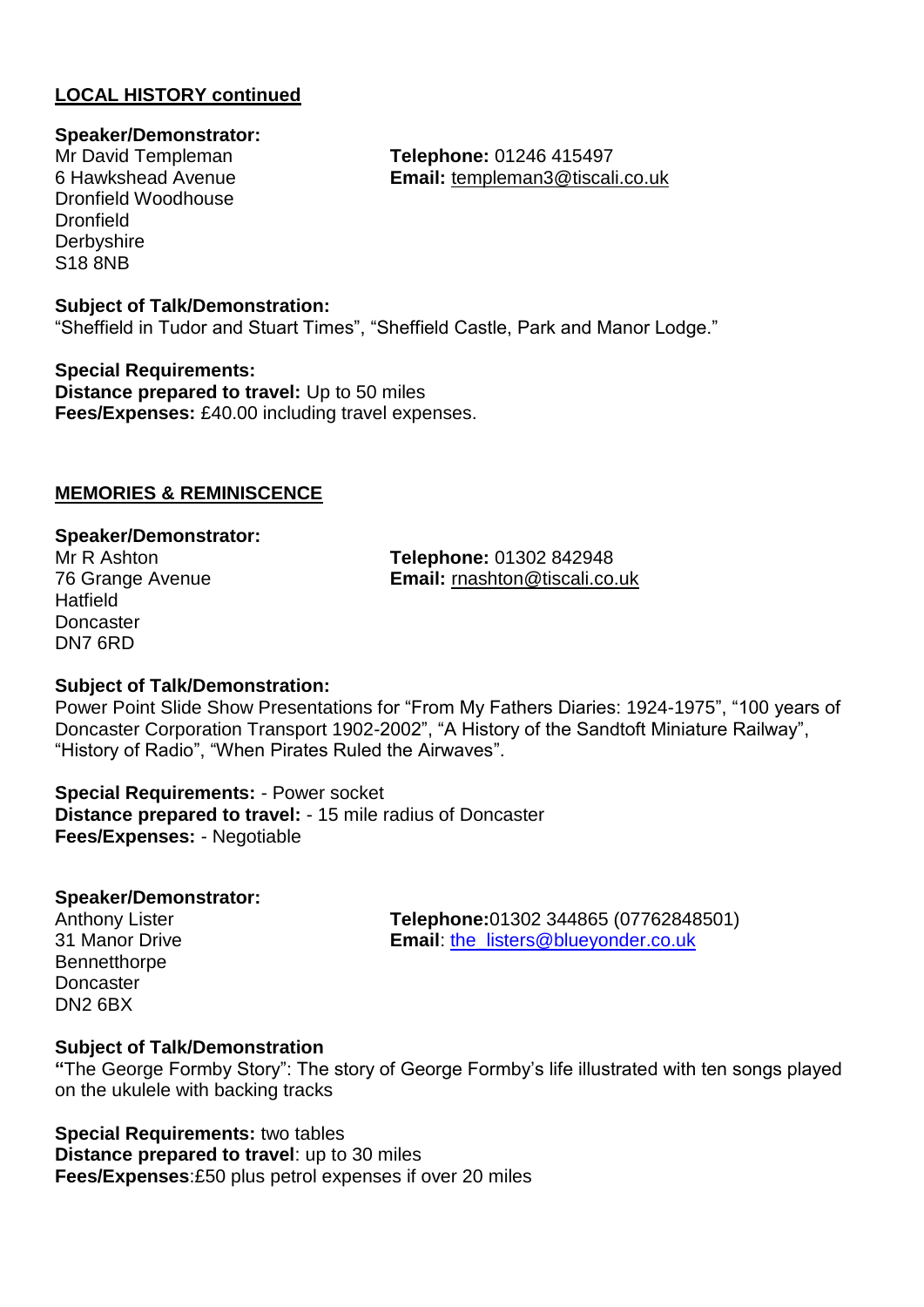#### **MISCELLANEOUS**

#### **Speaker/Demonstrator:**

45 Drury Lane Coal Aston **Dronfield Derbyshire** SI8 3AP

Mr Andrew M Firth **Telephone:** 01246 414357

#### **Subject of Talk/Demonstration:** "Signs of the Times" – unusual signs

**Special Requirements:** Screen if available **Distance prepared to travel:** South Yorkshire **Fees/Expense:** Negotiable

#### **Speaker/Demonstrator:**

**Cantley Doncaster** DN4 6HX

Shan Chen Handley **Telephone:** 01302 533378 18 Epsom Road **Email:** [shan4@btopenworld.com](mailto:shan4@btopenworld.com)

#### **Subject of Talk/Demonstration:**

"Chinese Culture", "Chinese History", "Meditation and relaxation", "Dance for Keeping Fit", "Handcrafts".

#### **Special Requirements:** None **Distance prepared to travel:** 20 Miles **Fees/Expenses:** £30.00 per hour

#### **Speaker/Demonstrator:**

12 North Promenade **Withernsea** East Yorkshire HU19 2DP

Mr G H Holmes **Telephone:** 01964 615258 St Elphin **Email:** [godfrey.holmes@btinternet.com](mailto:godfrey.holmes@btinternet.com)

**Subject of Talk/Demonstration:**

"Truancy", "Queueing".

**Special Requirements:** High table and extension lead. **Distance prepared to travel:** Public transport from Doncaster Railway Station **Fees/Expenses:** Donation to Pathways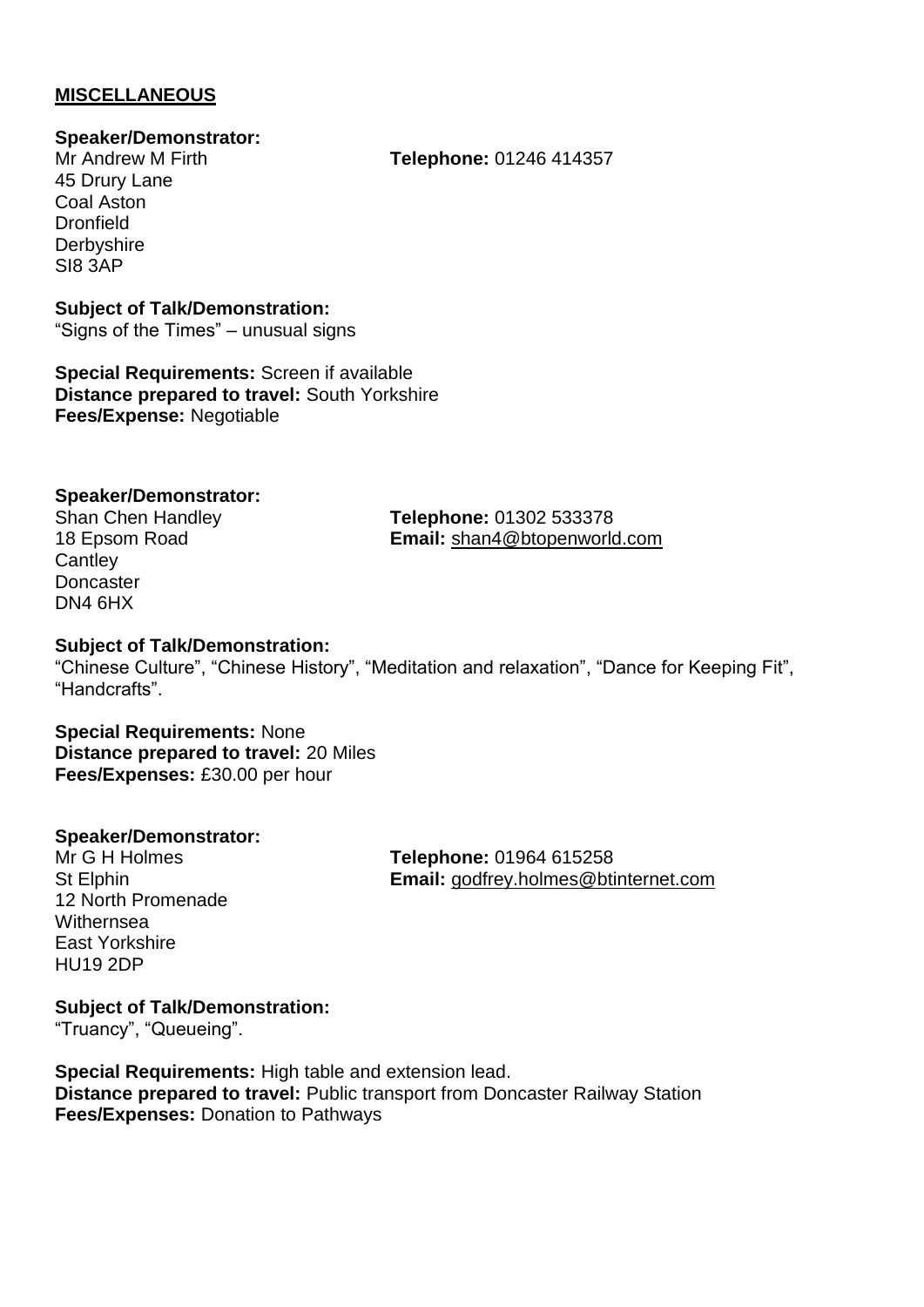#### **MISCELLANEOUS continued:**

**Speaker/Demonstrator:**

8 Rowan Mount **Doncaster** DN2 5PT

Mr P L Scowcroft **Telephone:** 01302 367540

**Subject of Talk/Demonstration:** Sundry topics – Music, The Arts, Local History, Crime Fiction, Military History, Transport History.

**Distance prepared to travel:** Doncaster **Fees/Expenses:** Donation to charity

## **Speaker/Demonstrator:**

**Telephone: 01484 648757** 

47 Banks Crescent Golcar **Huddersfield** 

West Yorkshire HD7 4RQ

#### **Subject of Talk/Demonstration:**

The history and mystery of Gemstones and Crystals: including Earth Science, Birthstones and Healing Crystals

**Distance prepared to travel:** 100 miles from Huddersfield **Fees/Expenses:** Negotiable

#### **MUSIC**

#### **Speaker/Demonstrator:**

22 Marlborough Rise **Mobile:** 07751858453 **Sheffield** S26 2ET

Mr Peter Lewis **Telephone:** 0114 2873087 Aston **Email:** [antifession@aol.com](mailto:antifession@aol.com)

**Subject of Talk/Demonstration:** "Folk Songs For All" I sing folk songs and accompany myself on the guitar.

**Special Requirements:** Table and high stool **Distance prepared to travel:** 50 miles **Fees/Expenses:** Negotiable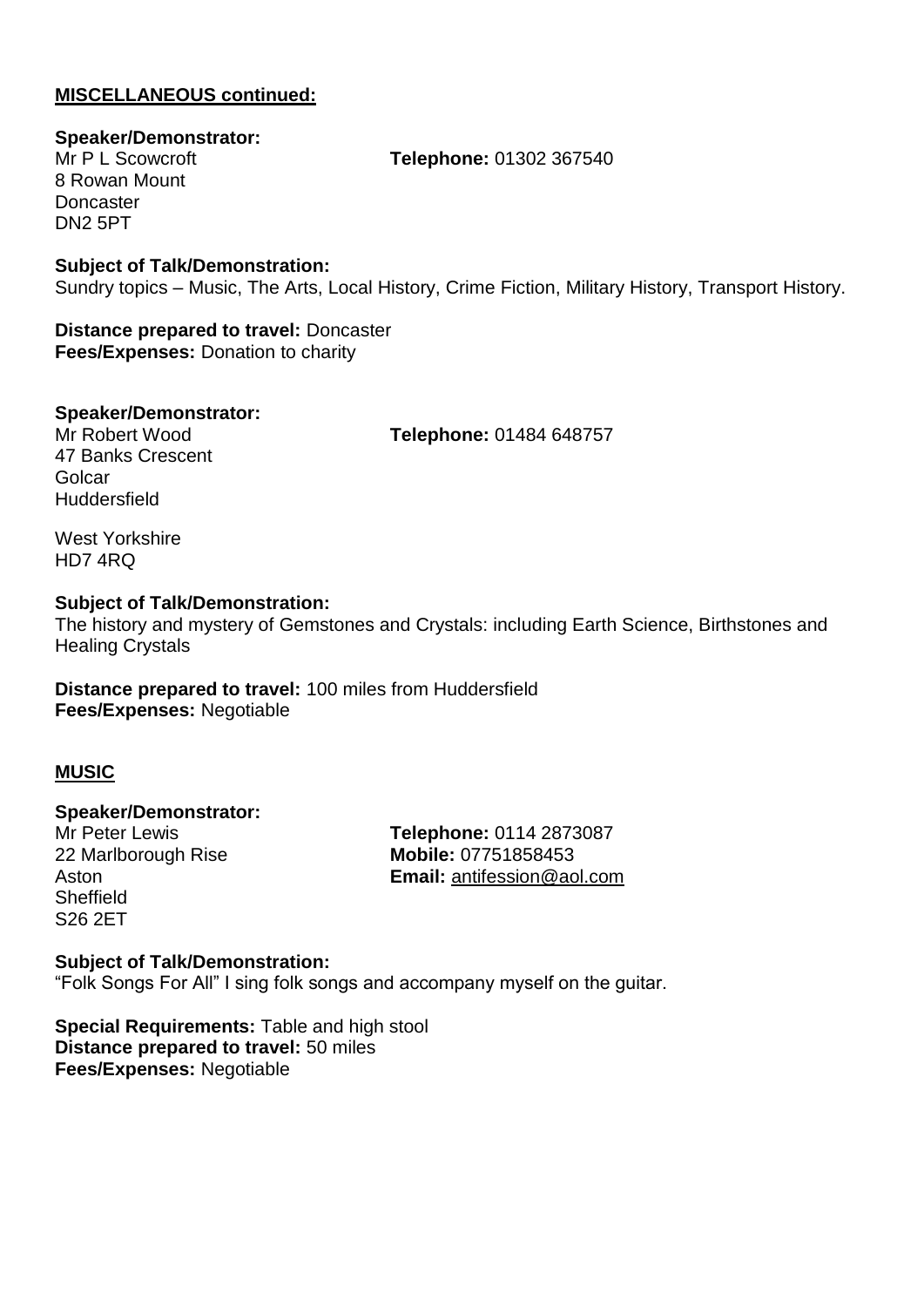#### **MUSIC continued**

#### **Speaker/Demonstrator:**

**Bennetthorpe** Doncaster DN2 6BX

#### **Subject of Talk/Demonstration**

**"**The George Formby Story": The story of George Formby's life illustrated with ten songs played on the ukulele with backing tracks

**Special Requirements:** two tables **Distance prepared to travel**: up to 30 miles **Fees/Expenses**:£50 plus petrol expenses if over 20 miles

#### **Speaker/Demonstrator:**

8 Rowan Mount **Doncaster** DN2 5PT

Mr P L Scowcroft **Telephone:** 01302 367540

**Subject of Talk/Demonstration:** Sundry topics – Music

#### **Distance prepared to travel:** Doncaster **Fees/Expenses:** Donation to charity

#### **NATURAL HISTORY**

#### **Speaker/Demonstrator:**

25 Hyman Close Warmsworth **Doncaster** DN4 9PB

Mr Hugh Parkin **Telephone:** 01302 857684

#### **Subject of Talk/Demonstration:**

"The Vanished Hamlet of Levitt Hagg", "Hexthorpe to Conisbrough via the River Don", "300 years of Sprotbrough", "The Don Gorge and its sites of Special Scientific interest"

**Special Requirements:** None **Distance prepared to travel:** 1 hour from Doncaster **Fees/Expenses:** Dependent on distance to travel

Anthony Lister **Telephone:**01302 344865 (07762848501) 31 Manor Drive **Email**: [the\\_listers@blueyonder.co.uk](mailto:the_listers@blueyonder.co.uk)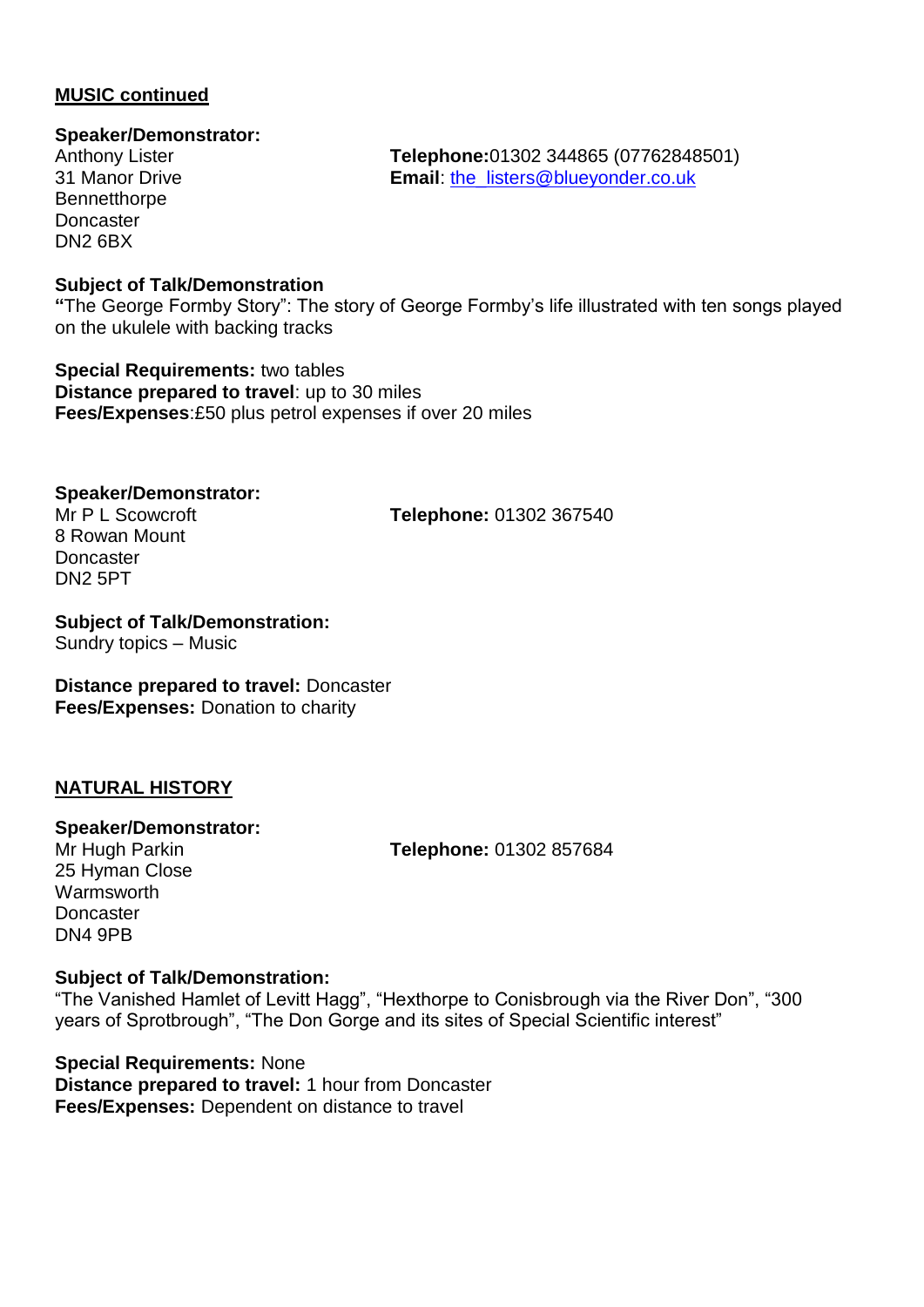#### **NOVEL WRITING**

### **Speaker/Demonstrator**

**Barnsley** S75 3AZ

Victoria Howard **Telephone:** 01226 351093 31 Silkstone Close **Email:** victoria@victoriahoward.co.uk Tankersley **Website:** www.victoriahoward.co.uk

#### **Subject of Talk/ Demonstration:**

Novel Writing," Characterisation – I need a hero, from concept to publication; Don't be a writer if…"

**Special Requirements:** None **Distance Prepared to Travel:** 30 miles **Fees/Expenses:** £50 negotiable

#### **Speaker/Demonstrator:**

**Hatfield Doncaster** DN7 6NE

Lynda Stacey **Telephone:** 07786900560 The Wickets **Email:** [lyndastaceyuk@gmail.com](mailto:lyndastaceyuk@gmail.com) Website: [www.lyndastacey.co.uk](http://www.lyndastacey.co.uk/)

#### **Subject of Talk/Demonstration**

"Becoming an Author/Creating a Hero" Power point talk on how I became an author , how I grew up in Doncaster and I how I became successful.

**Special Requirements:** Two tables **Distance Prepared to Travel:** 30/40 miles **Fees/Expenses:** £50

#### **PHOTOGRAPHY**

#### **Speaker/Demonstrator**

2 Westbank Close **Fax:** 01246 418893 Coal Aston **Dronfield** S18 3DE

Keith & Shirley Thomas **Telephone** :01246 418893

**Subject of Talk/Demonstration** Peak through the Camera Lens" – a talk on the peak district

**Special Requirements**: Table

**Distance prepared to travel**: 30 miles (Daytime talks only) **Fees/Expenses**: £35.00 plus travel expenses (fee goes to charity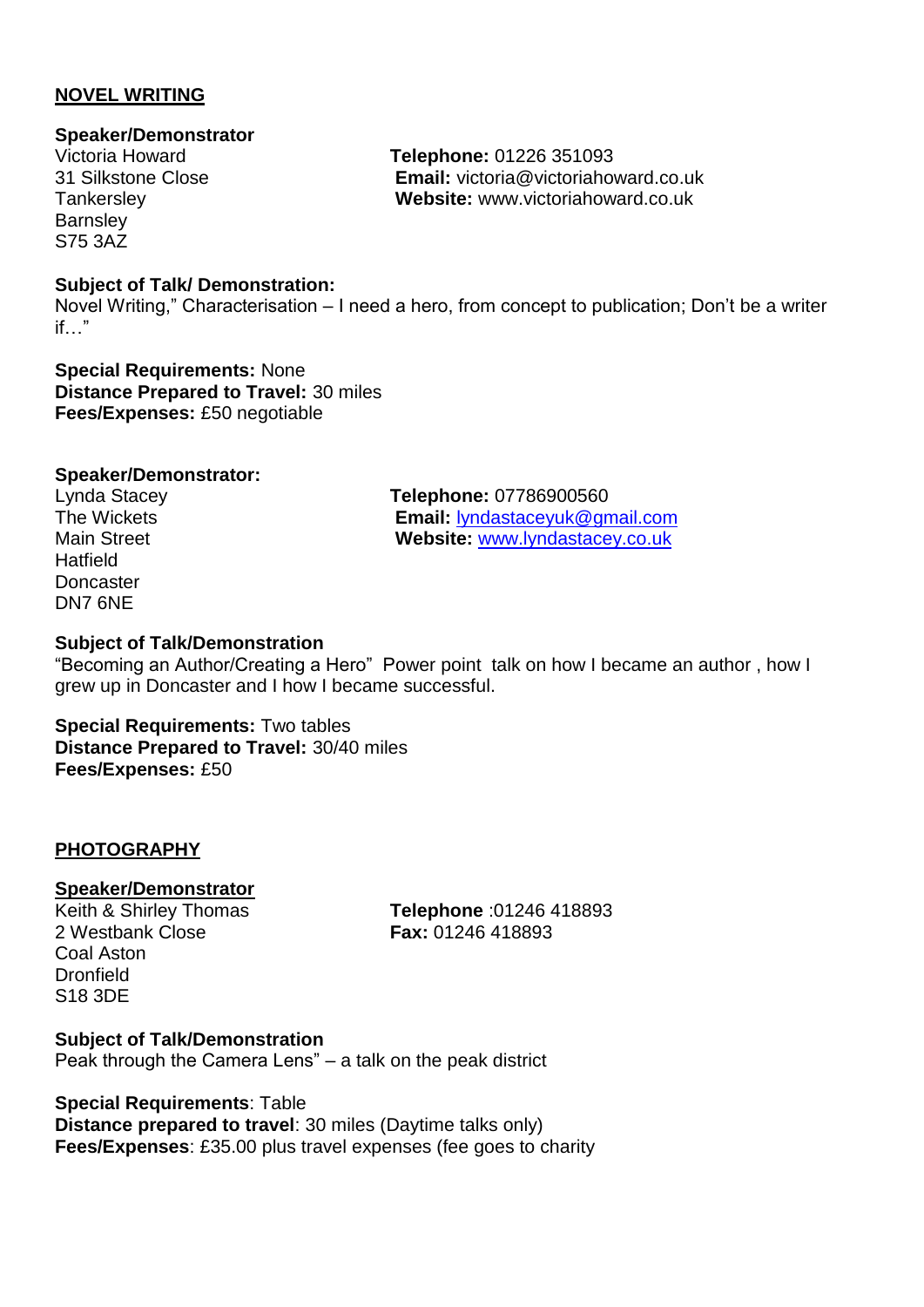#### **SPIRITUALITY**

#### **Speaker/Demonstrator:**

S70 5TU

Aetherius Society **Telephone:** 01226 744659 350 Sheffield Road **Fax:** 01226 351085 Birdwell **Email:** [davidtrimble@nukb.net](mailto:davidtrimble@nukb.net) Barnsley **Web Site:** [www.aetherius.org](http://www.aetherius.org/)

#### **Subject of Talk/Demonstration:**

"A New Yoga for a New Life", "A Glimpse Into the World of the Ascended Master", "Revelations of the Cosmic Plan For This Earth", "Secret History of Mankind", "Life After Life and Near Death Experiences", "Mystic Mountains of the World", "Nine Steps to Ascension and Beyond", "New Age Bible – The Twelve Blessings", "Mysterious Realm of Nature Spirits", "Flying Saucers or Extra-terrestrial Spacecraft". Further details can be found on the website.

**Special Requirements:** Table, chairs, electricity socket for own equipment **Distance prepared to travel:** Approximately 30 miles **Fees/Expense:** £40.00

#### **Speaker/Demonstrator:**

**Sheffield** S7 1SJ

Mr Robert Chamberlain **Telephone:** 01143071231 49 Oakhill Road **Email:** [robertchamberlain43@outlook.com](mailto:robertchamberlain43@outlook.com)

#### **Subject of Talk/Demonstration:**

"The Spiritual and Practical ideas of Rudolf Steiner", "What are we? Where have we come from? Where are we going to?"

**Special Requirements:** Possibly a flipchart stand and paper. **Distance prepared to travel:** 30 miles **Fees/Expenses:** £25.00 plus travel costs

#### **Speaker/Demonstrator:**

47 Banks Crescent **Golcar Huddersfield** 

Mr Robert Wood **Telephone:** 01484 648757

West Yorkshire HD7 4RQ

#### **Subject of Talk/Demonstration:**

The history and mystery of Gemstones and Crystals including Earth Science, Birthstones and Healing Crystals

**Distance prepared to travel:** 100 miles from Huddersfield **Fees/Expenses:** Negotiable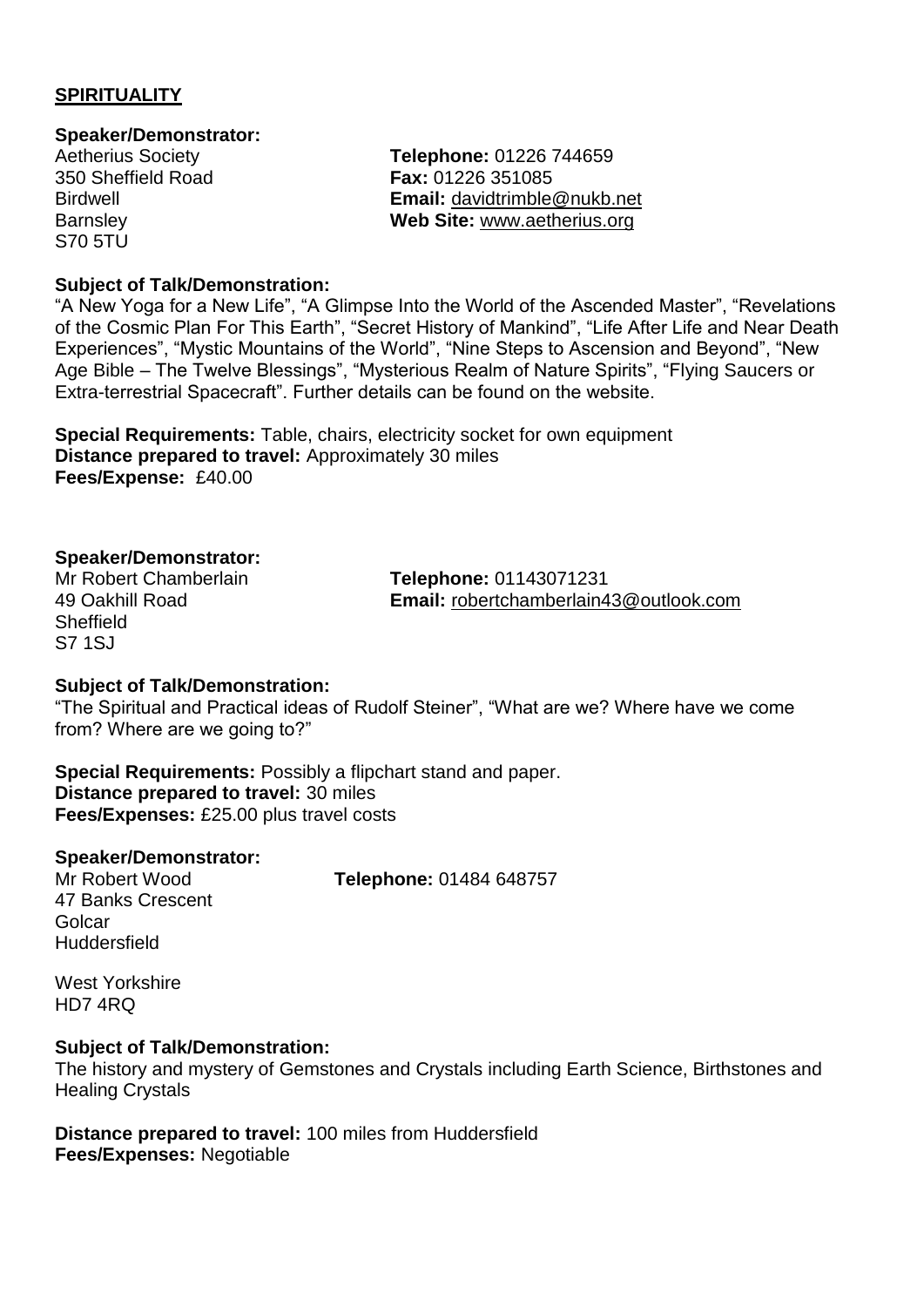#### **SPORT**

### **Speaker/Demonstrator**

Hull East Yorkshire HU9 3JQ

**Subject of Talk/Demonstration**

*"*Give Us A V", Hull Vikings speedway memories, "Thrills and Spills" History of Speedway in Yorkshire

**Special Requirements:** Table for projector and laptop **Distance prepared to travel:** 50 miles **Fees/Expenses:** £35 plus travel expenses

#### **STORYTELLING**

#### **Speaker/Demonstrator:**

**Hatfield Doncaster** DN7 6RD

Mr R Ashton **Telephone:** 01302 842948 76 Grange Avenue **Email:** [rnashton@tiscali.co.uk](mailto:rnashton@tiscali.co.uk)

#### **Subject of Talk/Demonstration:**

Power Point Slide Show Presentations for "From My Fathers Diaries: 1924-1975" **Special Requirements:** - Power socket **Distance prepared to travel:** - 15 mile radius of Doncaster **Fees/Expenses:** - Negotiable

#### **Speaker/Demonstrator:**

Pinxton Nottingham NG16 6PJ

Mr Martin Wright **Telephone:** 01332 861308 8 York Terrace **Email:** [martindwright@tiscali.co.uk](mailto:martindwright@tiscali.co.uk)

#### **Subject of Talk/Demonstration:**

"How to Illustrate Children's Books". Interactive talk and demonstration.

**Special Requirements:** Flipchart and for the group pad leaning boards, pencils. **Distance prepared to travel:** 60 miles (Needs to be accessible on public transport) **Fees/Expenses:** £40.00 plus travel expenses.

**Telephone: 01482 709334** 28 Seafield Avenue **Email:** [alanwbeadle@hotmail.co.uk](mailto:alanwbeadle@hotmail.co.uk)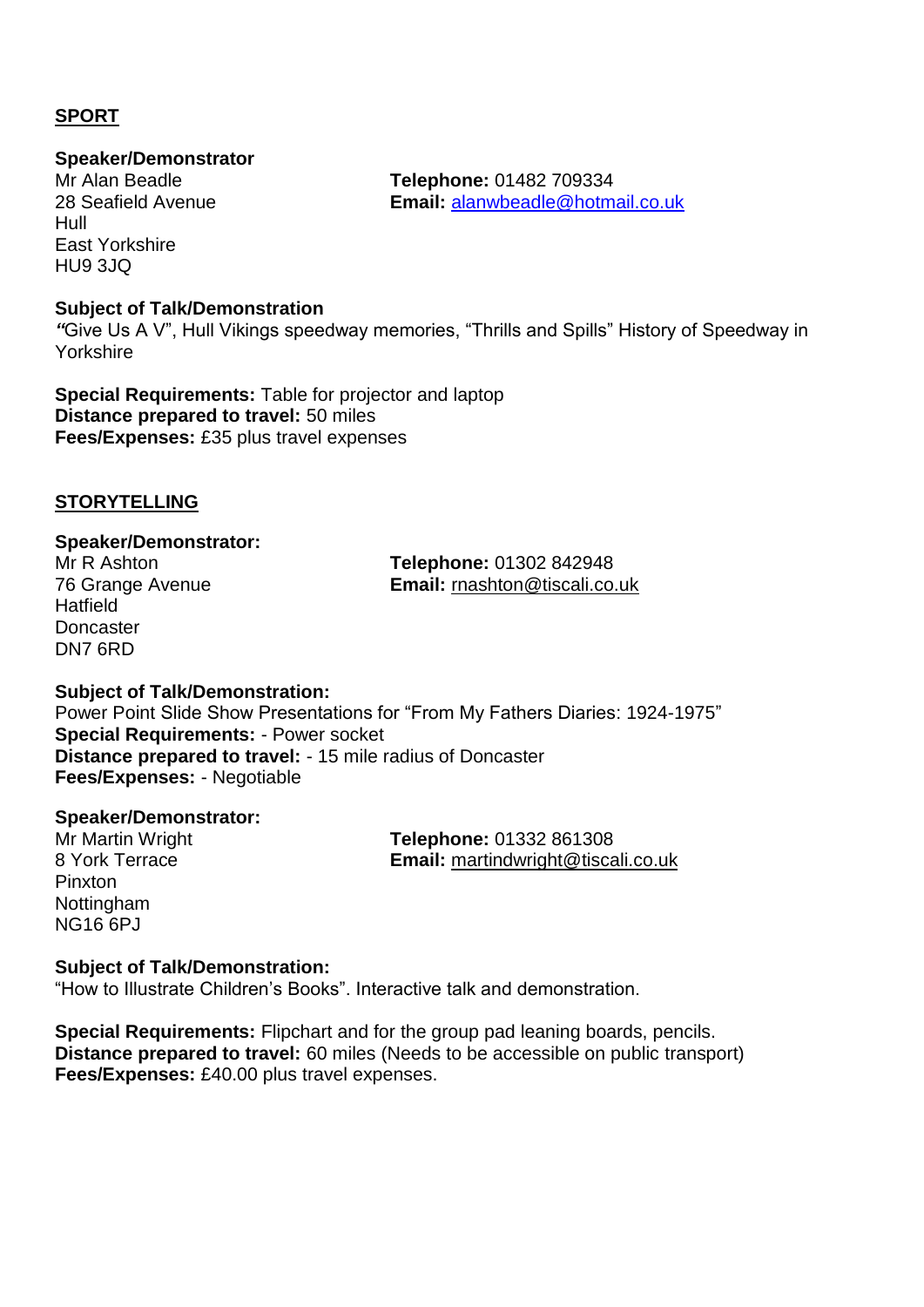#### **TRANSPORT**

#### **Speaker/Demonstrator:**

**Hatfield Doncaster** DN7 6RD

Mr R Ashton **Telephone:** 01302 842948 76 Grange Avenue **Email:** [rnashton@tiscali.co.uk](mailto:rnashton@tiscali.co.uk)

#### **Subject of Talk/Demonstration:**

"100 years of Doncaster Corporation Transport 1902-2002", "A History of the Sandtoft Miniature Railway"

**Special Requirements:** Power socket **Distance prepared to travel:** 15 mile radius of Doncaster **Fees/Expenses:** Negotiable

#### **Speaker/Demonstrator:**

39 Bruce Road **Sheffield** S11 8QD

Mr Fred Coupland **Telephone:** 0114 2671039

#### **Subject of Talk/Demonstration:**

"From Somewhere to Nowhere – The Lancashire, Derbyshire and East Coast Railway". *(See also History Section)*

**Special Requirements:** None **Distance prepared to travel:** Up to 40 miles **Fees/Expenses:** £45, maybe more depending upon distance.

#### **Speaker/Demonstrator:**

**Sheffield** S5 6WJ

Mr Mike Higginbottom **Telephone:** 0114 2420951 (07946650672) 63 Vivian Road **Email:** [mike@mikehigginbottominterestingtimestours.co.uk](mailto:mike@mikehigginbottominterestingtimestours.co.uk)

#### **Subject of Talk/Demonstration:**

"St Pancras Station & Hotel", "Waterways & Railways across the Derbyshire Peak", "Waterways & Railways across the northern Pennines", "Waterways & Railways between Thames and Severn".

**Special Requirements:** Screen, Table **Distance prepared to travel:** South Yorkshire Area **Fees/Expenses:** Negotiable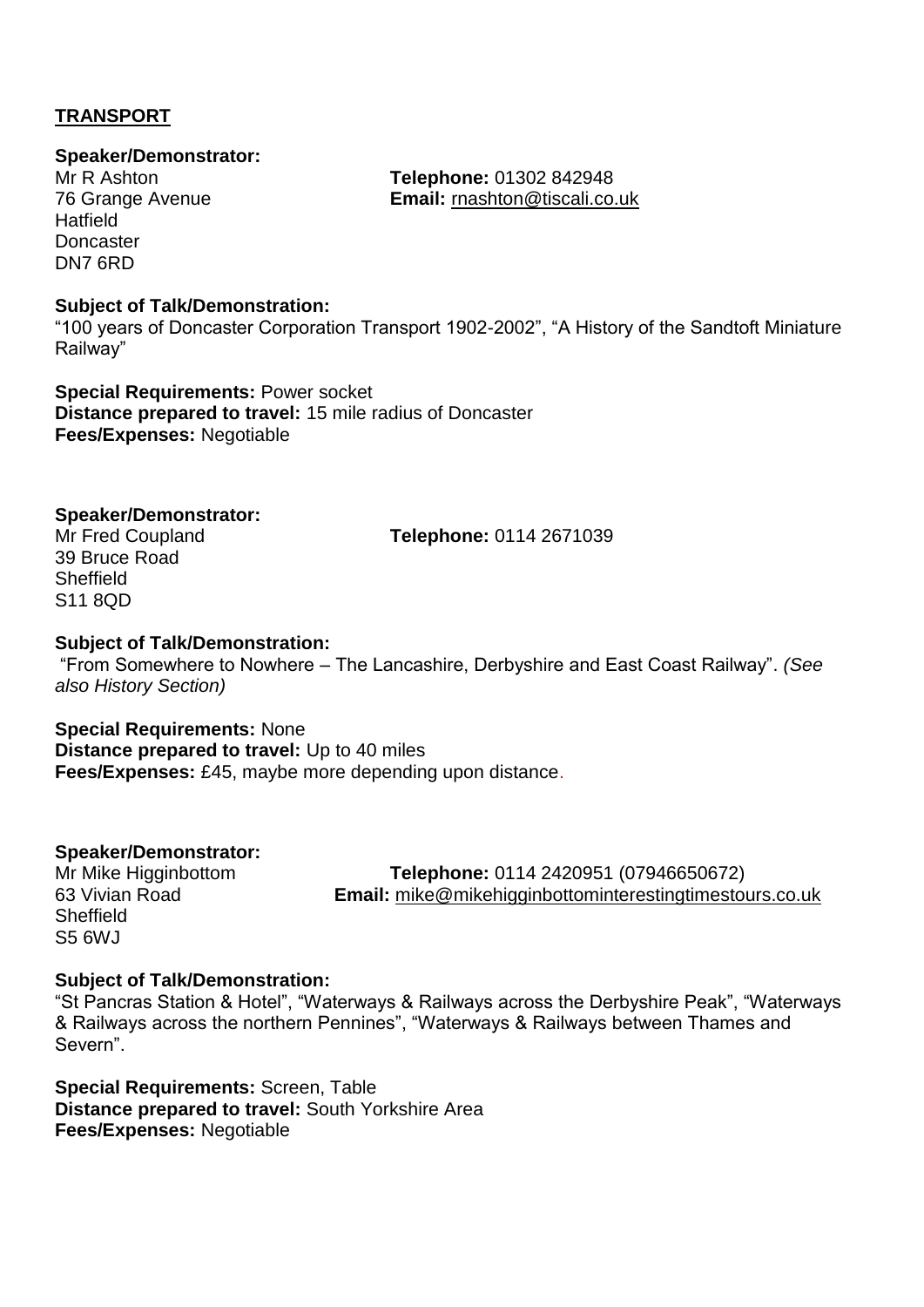#### **TRANSPORT continued**

#### **Speaker/Demonstrator:**

**Notts** S81 0XN

Mr Michael Ogden **Email:** ogeewriter.mike@gmail.com 26 Glaisdale **Telephone:** 07741 777768 Worksop **Website:** www.mikeogden.moonfruit.com

#### **Subject of Talk/Demonstration:**

"Hotels in the sky: the Zeppelin Years", "The Slow Road - A Journey around English waterways".

#### **Special Requirements:**

**Distance prepared to travel:** South Yorkshire, North Nottinghamshire, North Derbyshire **Fees/Expenses:** £40, from January 2019 increasing to £45 + travel costs

#### **TRAVEL**

#### **Speaker/Demonstrator:**

**Doncaster** DN11 9BH

Mrs Sue Clifton **Telephone:** 01302 854956 West Lodge **Email:** [sue.cl@waitrose.com](mailto:sue.cl@waitrose.com) Wadworth Hall Lane **Website:** www.rspb.uk/groups/doncaster Wadworth **Mobile:** 07510192522

#### **Subject of Talk/Demonstration:**

"Madagascar", "The Colours of India", "The Gold Coast", "Adventures in Papua New Guinea", "Both Ends of the Andes", "The Rainbow Birds of South America", "Noor Ministries – a School in Pakistan".

**Special Requirements:** Table for projector

**Distance prepared to travel:** 30 miles

**Fees/Expenses:** Donation split between the RSPB and Noor Ministries, typically £35 - £45 depending on size of group. Negotiable for very small or poorly funded groups.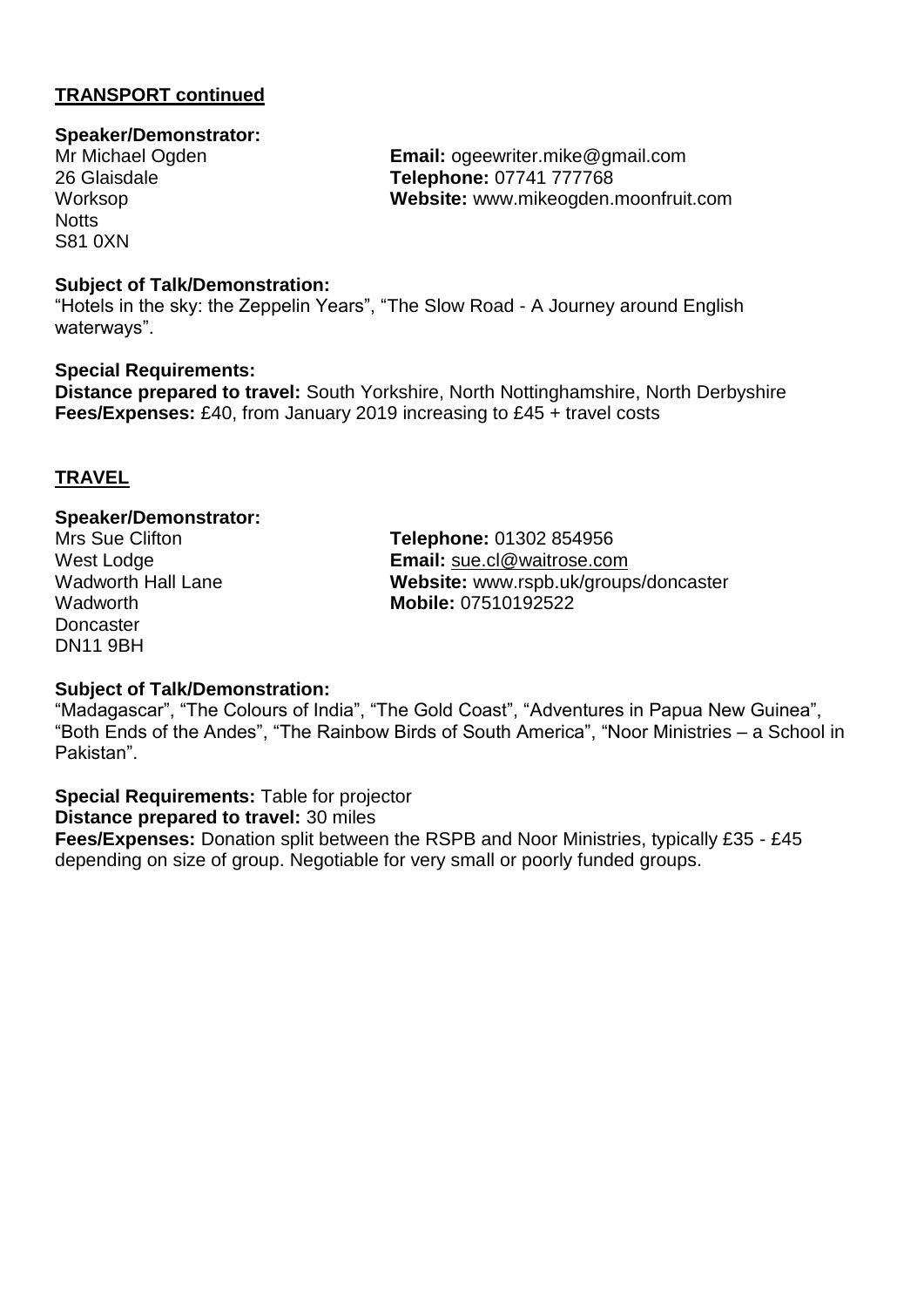#### **TRAVEL continued**

#### **Speaker/Demonstrator:**

45 Drury Lane Coal Aston **Dronfield Derbyshire** SI8 3AP

**Subject of Talk/Demonstration:**

Wide range of talks on "Pennine Way," "Coast to Coast," "Scotland," "Yorkshire Dales", " Isle of Wight", "Devon and Cornwall", "Towns and Villages of England" . Full list of talks available on request. All talks are illustrated with slides.

**Special Requirements:** Screen if available **Distance prepared to travel:** South Yorkshire **Fees/Expense:** Negotiable

**Speaker/Demonstrator: Tickhill Doncaster** DN11 9QB

**Telephone: 01302 751787** 72 Lancaster Crescent **Email:** [kyloe@jhoare.plus.com](mailto:kyloe@jhoare.plus.com)

#### **Subject of Talk/Demonstration:**

"Lands End to Lindisfarne", "England from the Road", "The Peak District", "A visit to London"

**Special Requirements:** Blank wall/screen to project onto and table or stand if using slides. **Fees/Expenses:** Donation

#### **Speaker/Demonstrator:**

12 North Promenade **Withernsea** East Yorkshire HU19 2DP

Mr G H Holmes **Telephone:** 01964 615258 St Elphin **Email:** [godfrey.holmes@btinternet.com](mailto:godfrey.holmes@btinternet.com)

#### **Subject of Talk/Demonstration:**

"History and Mystery of Llandudno", "Scarborough", "Matlock Bath", "Stoke-on-Trent", "Spurn Head".

**Special Requirements:** High table and extension lead. **Distance prepared to travel:** Public transport from Doncaster Railway Station **Fees/Expenses:** Donation to Pathways

Mr Andrew M Firth **Telephone:** 01246 414357